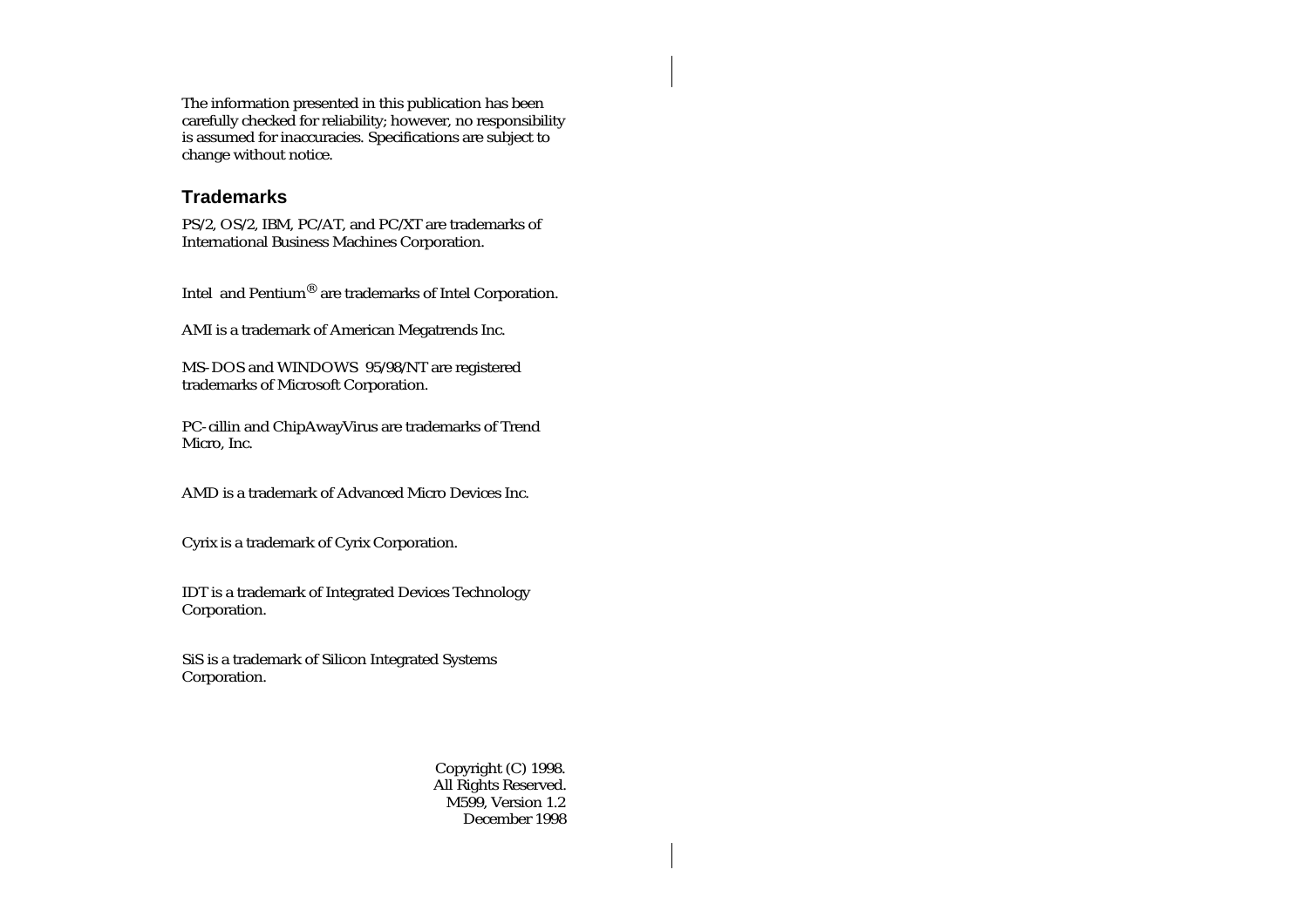# **Contents**

| Unpacking the Mainboard & Static Electricity Precautions5 |  |
|-----------------------------------------------------------|--|
|                                                           |  |
|                                                           |  |
|                                                           |  |
|                                                           |  |
|                                                           |  |
|                                                           |  |
|                                                           |  |
|                                                           |  |
|                                                           |  |
|                                                           |  |
|                                                           |  |
|                                                           |  |
|                                                           |  |
|                                                           |  |
|                                                           |  |
|                                                           |  |
|                                                           |  |
| JP1 - Keyboard Power On Selector  14                      |  |
|                                                           |  |
| J7 (21, 22) - Power Button and Suspend Switch             |  |
|                                                           |  |
|                                                           |  |
| FDC1 - Floppy Disk Drive Connector  16                    |  |
| IDE1/IDE2 - Primary/Secondary IDE Connectors  16          |  |
|                                                           |  |
| FAN1, FAN2 - CPU, SYS Fan Power Connectors 17             |  |
|                                                           |  |
|                                                           |  |
|                                                           |  |
| J7 (8, 10) - KeyLock Switch Connector  19                 |  |
|                                                           |  |
| J7 (11, 12) - Suspend Blinking LED Connector 19           |  |
|                                                           |  |
|                                                           |  |
|                                                           |  |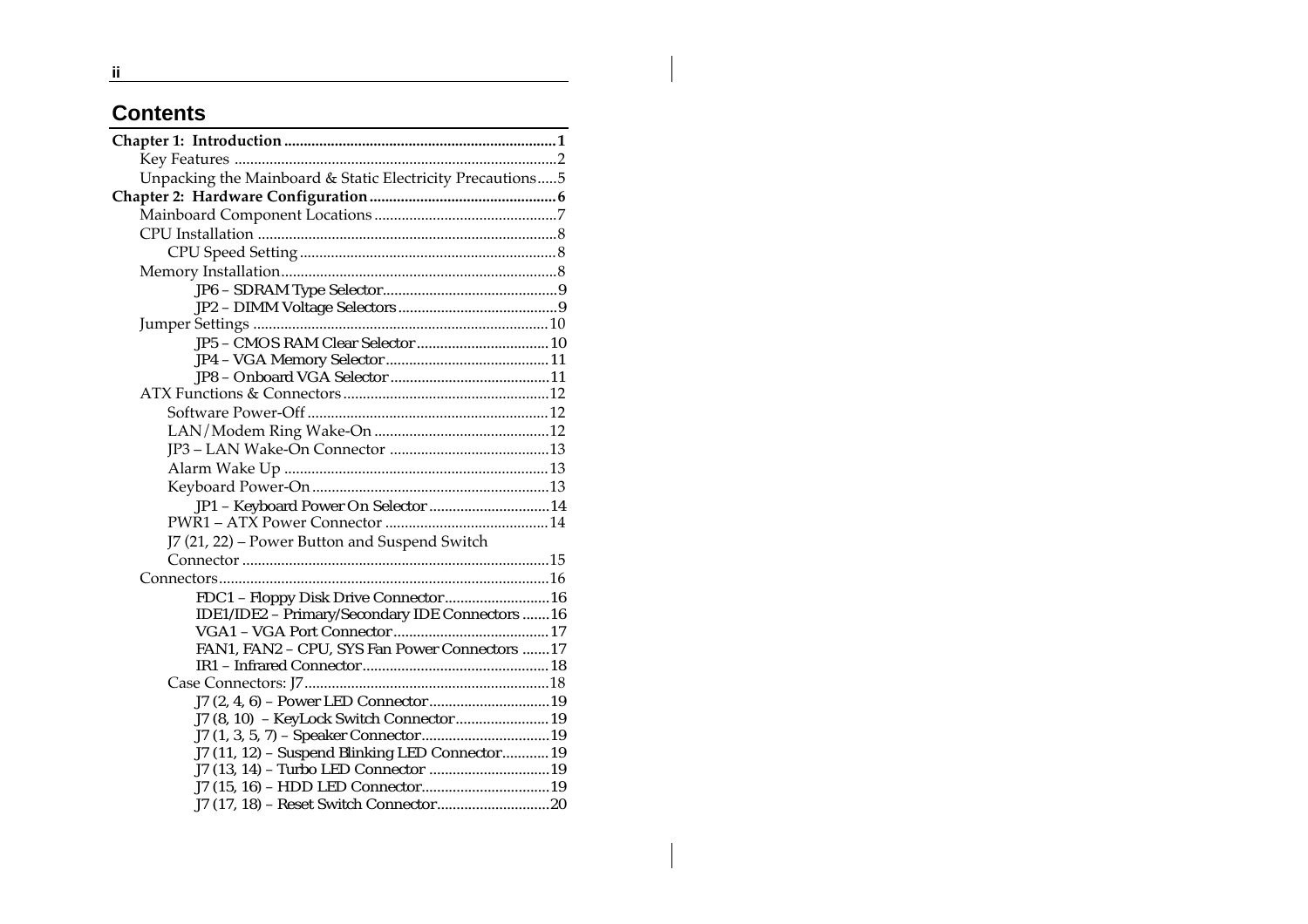| iii                                              |  |
|--------------------------------------------------|--|
|                                                  |  |
|                                                  |  |
|                                                  |  |
|                                                  |  |
|                                                  |  |
| Sound Pro Drivers Installation and Application23 |  |
|                                                  |  |
|                                                  |  |
|                                                  |  |
|                                                  |  |
|                                                  |  |
|                                                  |  |
|                                                  |  |
|                                                  |  |
|                                                  |  |
|                                                  |  |
|                                                  |  |
|                                                  |  |
|                                                  |  |
|                                                  |  |
|                                                  |  |
|                                                  |  |
|                                                  |  |
|                                                  |  |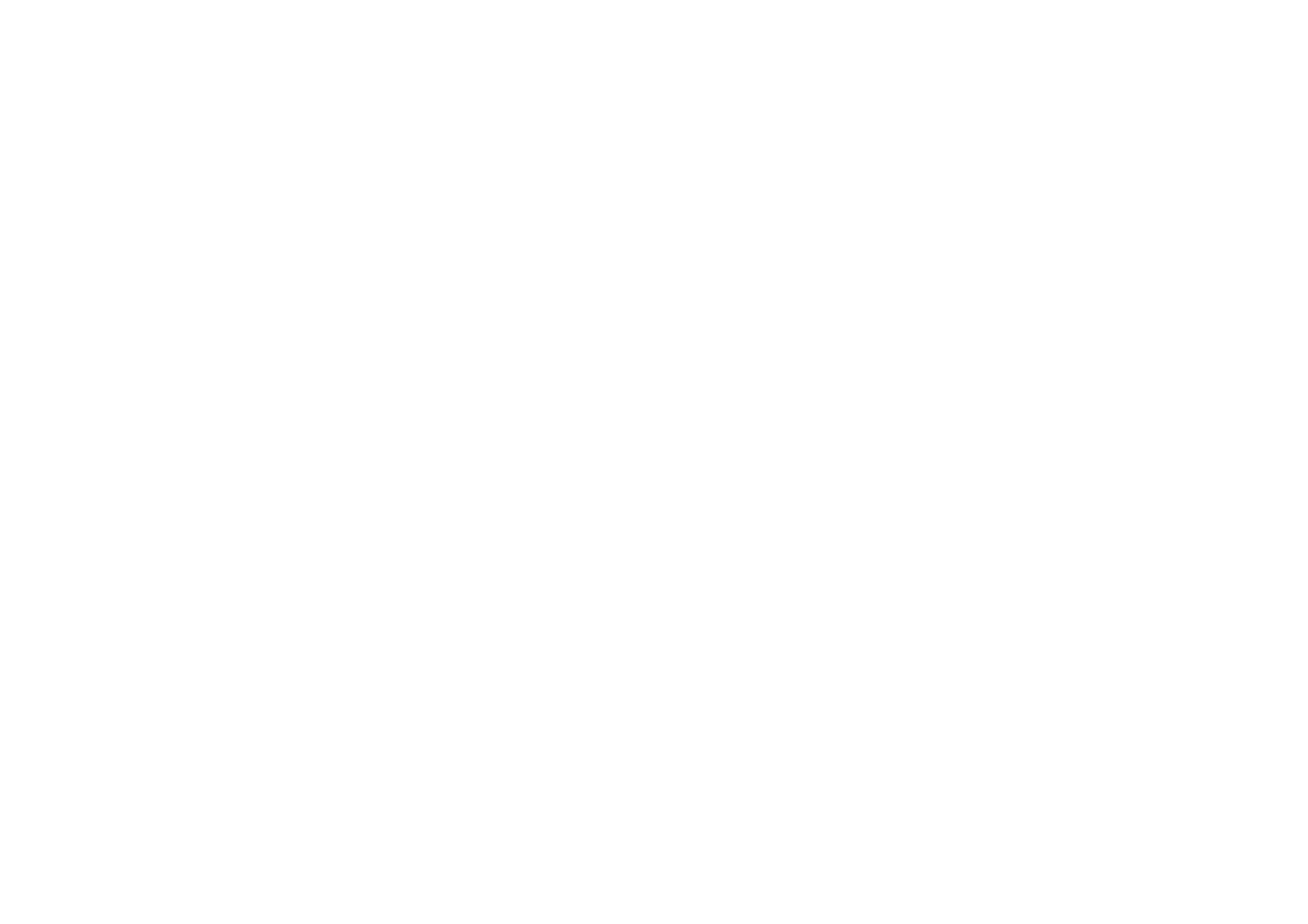# **Chapter 1 Introduction**

This mainboard is a **SiS530 100MHz** highly integrated high-performance mainboard based on the advanced Socket 7 microprocessor and provides CPU Plug and Play feature for faster and easier CPU installation. The mainboard features highly flexible configurations and is fully IBM PC/AT compatible.

The mainboard uses a **Super 7 chipset with 3D video inside** which is built with a high performance 64-bit **3D AGP Graphics Accelerator** with 8MB frame buffer. It supports the PCI/ISA and Green standards, provides the Host/AGP bridge, and integrates all system control functions such as ACPI(Advanced Configuration and Power Interface). The **ACPI** provides more energy saving features for the OSPM(OS Direct Power Management) function.

The mainboard has an onboard **3D Sound Pro** to meet PC98' specifications for 3D Multimedia systems, and built-in **Hardware Monitor** circuit to monitor CPU/Chasis fan speeds/voltages/temperature with SiS System Hardware Monitor. And the mainboard BIOS provides Trend's **ChipAwayVirus** to ensure the entire boot process virus free.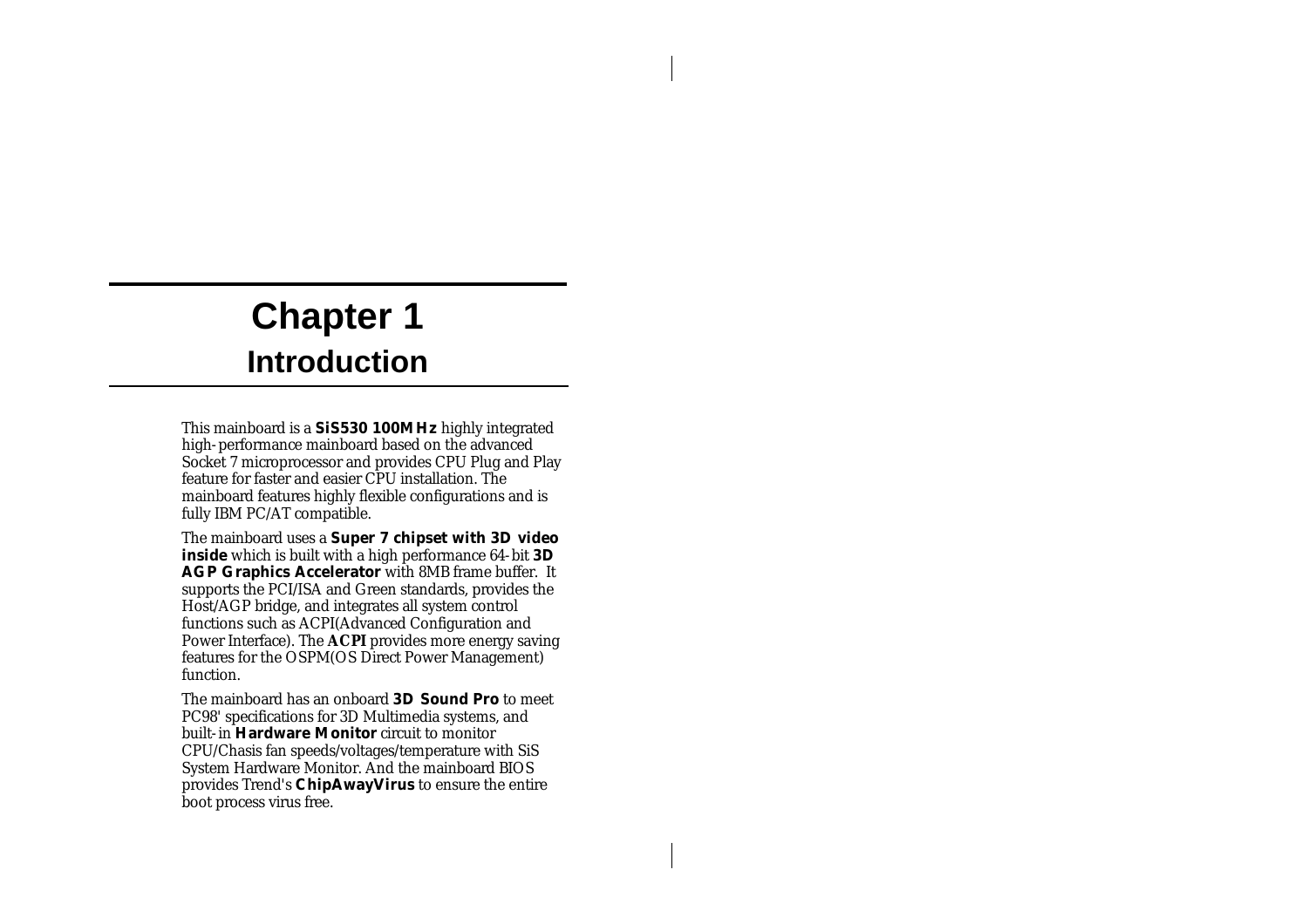**2** *Chapter 1*

# **Key Features**

The advanced features of the mainboard including:

- ❏ Supports P54C/P55C (MMX) Pentium® CPUs and Cyrix/IBM 6x86L/6x86MX/MII, AMD K6/K6-2, IDT C6 CPUs with Frequency at 60/66/75/83/95/100MHz;
- ❏ Provides **CPU Plug and Play** features for faster and easier CPU installation;
- ❏ Memory:
	- provides 3 DIMMs for SDRAM memory modules
	- supports a maximum size of 768MB system memory
	- supports ECC (1-bit Error Code Correct) function
	- onboard 64-bit 1M/2M(optional) L2 cache
- ❏ Expansion slots:
	- provides 3 PCI, and 1 ISA slots;
- ❏ Onboard 2 IDE ports:
	- supports 4 IDE devices maximum
	- supports PIO, PCI Bus Master and Ultra DMA/33/66 operation modes
- ❏ ATX Power Supply:
	- provides ATX power connectors and features of ATX power
	- provides Power Button/Suspend Switch and **Keyboard Power On** functions
	- Alarm Wake Up and LAN/Modem Wake Up functions
- ❏ Onboard 64-bit 3D VGA Graphics Accelerator:
	- supports AGP Ver1.0 specification and 66/133MHz
	- supports high performance 64-bit GUI accelerator with excellent video playback capability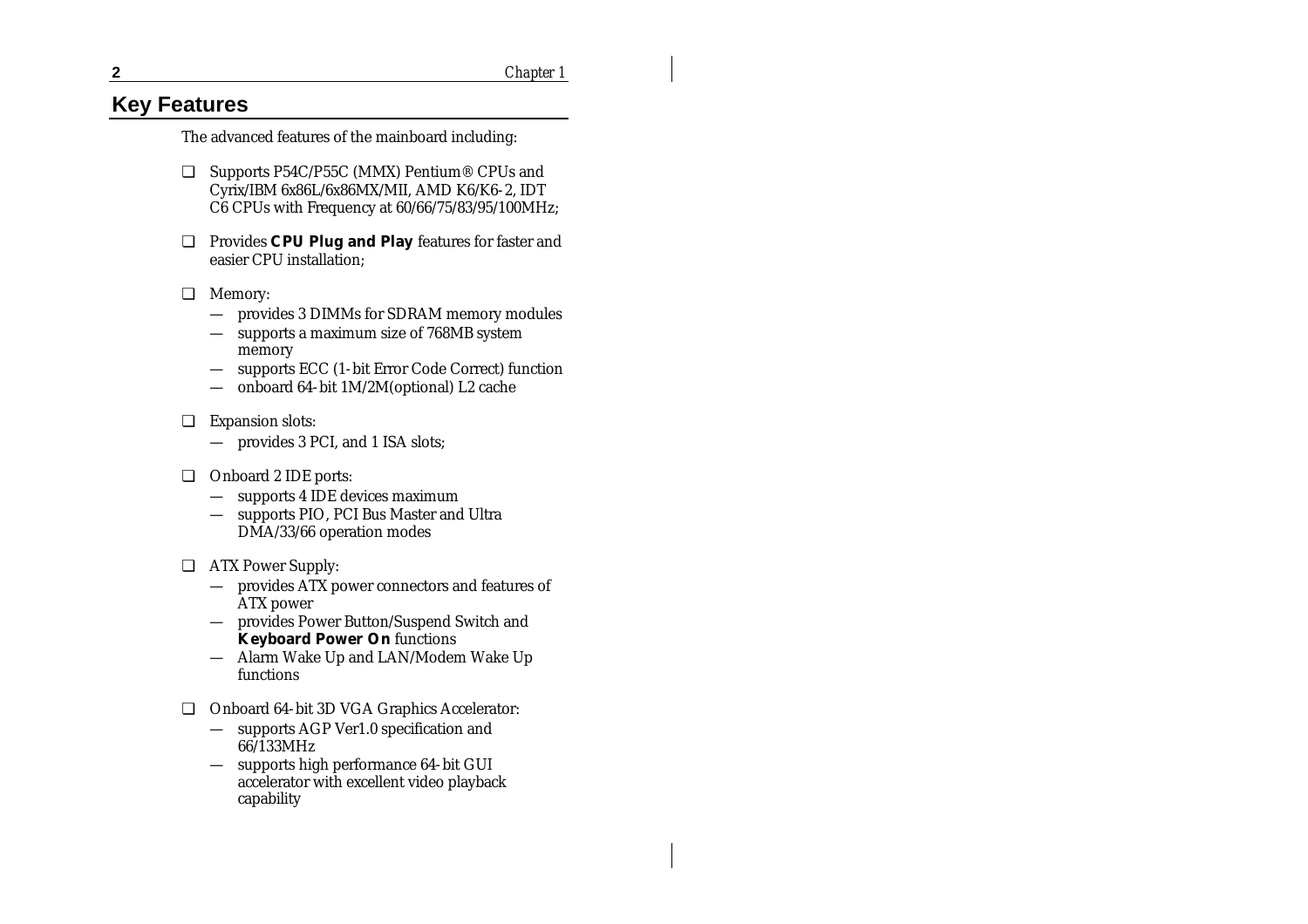#### *Introduction* **3**

- maximum 8MB frame buffer share from the system memory
- $-$  high resolution graphic modes up to  $1600x1200$
- ❏ Onboard 3D SoundPro Features:
	- supports both Sound Blaster 16/Pro and Windows Sound System
	- supports **HRTF 3D** Positional Audio technology
	- provides drivers for Windows Direct Sound 3D
	- provides drivers for 3D games that use Aureal software interface
	- built-in Digital Audio Interface (**SPDIF**) In/Out
	- built-in software Wave-Table Synthesizer
	- full Duplex 16-bit CODEC with filters
	- Stereo Mixer supports analog mixing from CD-Audio, Line-In, and digital mixing from voice, FM/Wave-Table and digital CD-Audio
- ❏ Onboard Multi-I/O and Peripheral interface, including:
	- 1 floppy port with 1 MB/s transferring rate
	- 2 serial ports with 16550 compatible with Fast UART
	- 1 parallel port with EPP and ECP capabilities
	- 2 USB ports and PS/2 keyboard/mouse ports
	- 1 IR interface
- ❏ Built-in Hardware Monitor circuit:
	- detects CPU/Chasis fan speed and temperature
	- displays actual current voltages
- ❏ BIOS:
	- Onboard **2M Flash ROM** supports complete ACPI and Legacy PMU and is fully compatible with PC97 and PC98
	- provides Plug & Play function which detects the peripheral devices and expansion cards automatically
	- supports Trend's **ChipAwayVirus** to ensure the entire boot process is virus free, no installation and configuration worries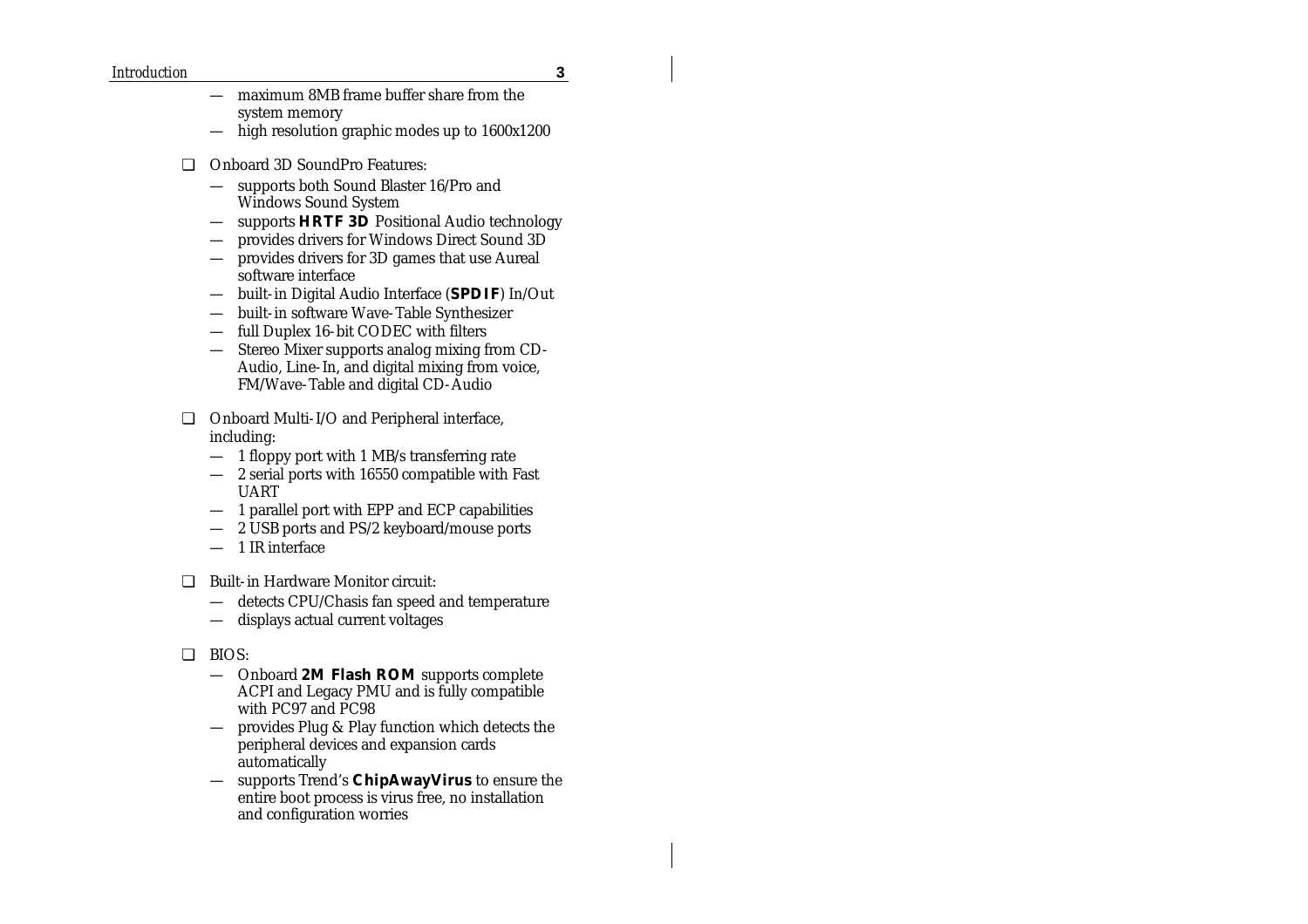**4** *Chapter 1*

 $\mathbf{I}$ 

#### ❏ Bundled:

- **AMI Desktop Client Manager** detects abnormal condition through the network link or self core
- **PC-cillin98** (OEM) provides automatic virus protection for Windows 95/98 and the Internet
- ❏ Dimension:
	- Micro ATX Form Factor, 24.4cm (L) x 22cm (W)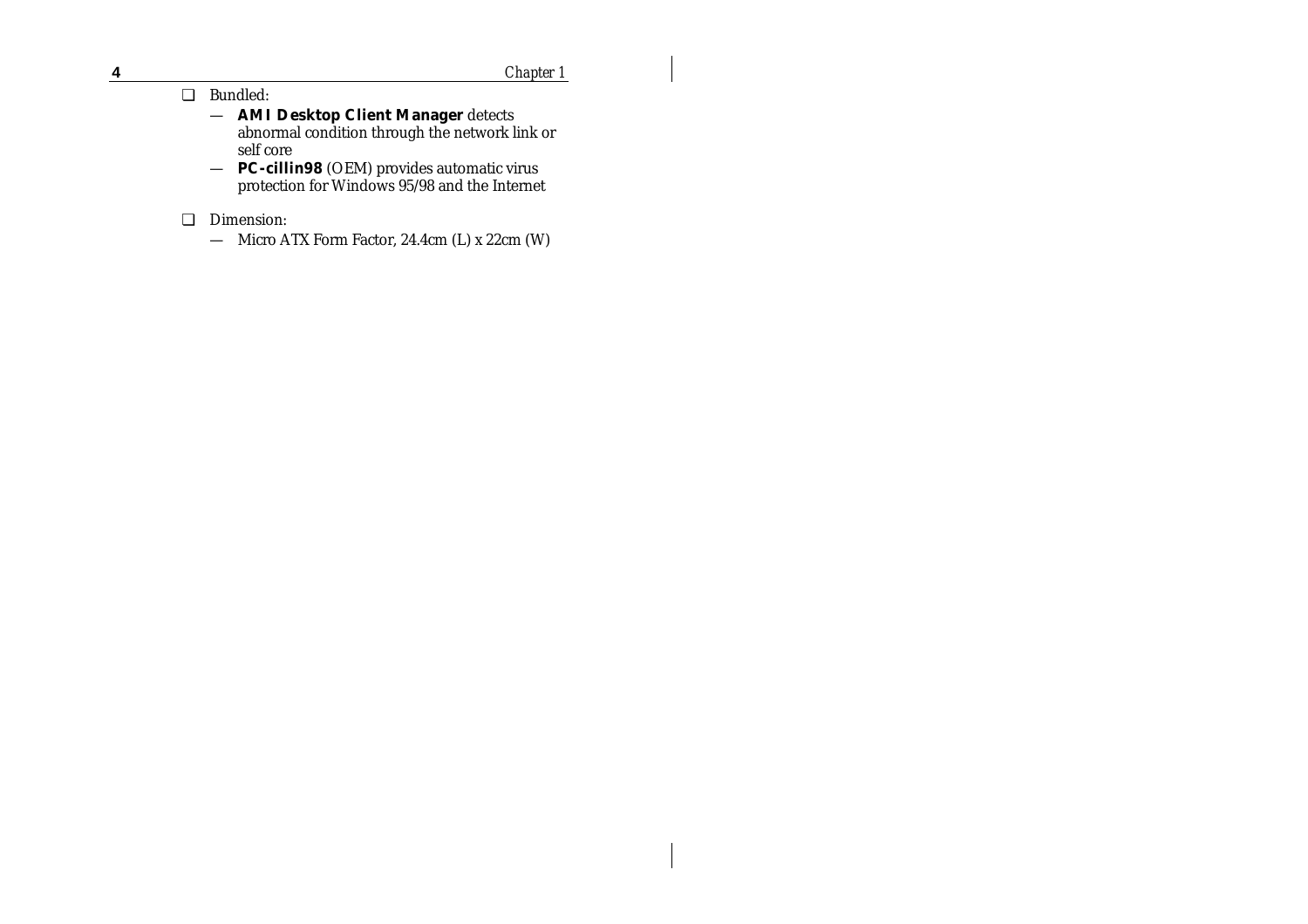# **Unpacking the Mainboard & Static Electricity Precautions**

This Mainboard package contains the following items:

- **1.** This Mainboard and the Device Driver
- **2.** AT cables
- **3.** This User's Guide
- **4.** SPDIF/IN cable
- **5.** VGA cable/bracket

The mainboard is easily damaged by static electricity. Follow the precautions below while unpacking or installing the mainboard.

- **1.** Do not remove the mainboard from its original package until you are ready to install it.
- **2.** Frequently ground yourself to discharge any static electric charge that may build up in your body while working on installation and/or configuration. For example, you may ground yourself by grasping an unpainted portion of the system's metal chassis.
- **3.** Remove the mainboard from its anti-static packaging and place it on a grounded surface, component side up.
- **4.** Handle the mainboard by its edges or by the mounting bracket to avoid touching its components.
- **5.** Check the mainboard for damage. If any integrated circuit appears loose, press carefully to seat it firmly in its socket.
- **6.** Do not apply power if the mainboard appears damaged. If there is damage to the board contact your dealer immediately.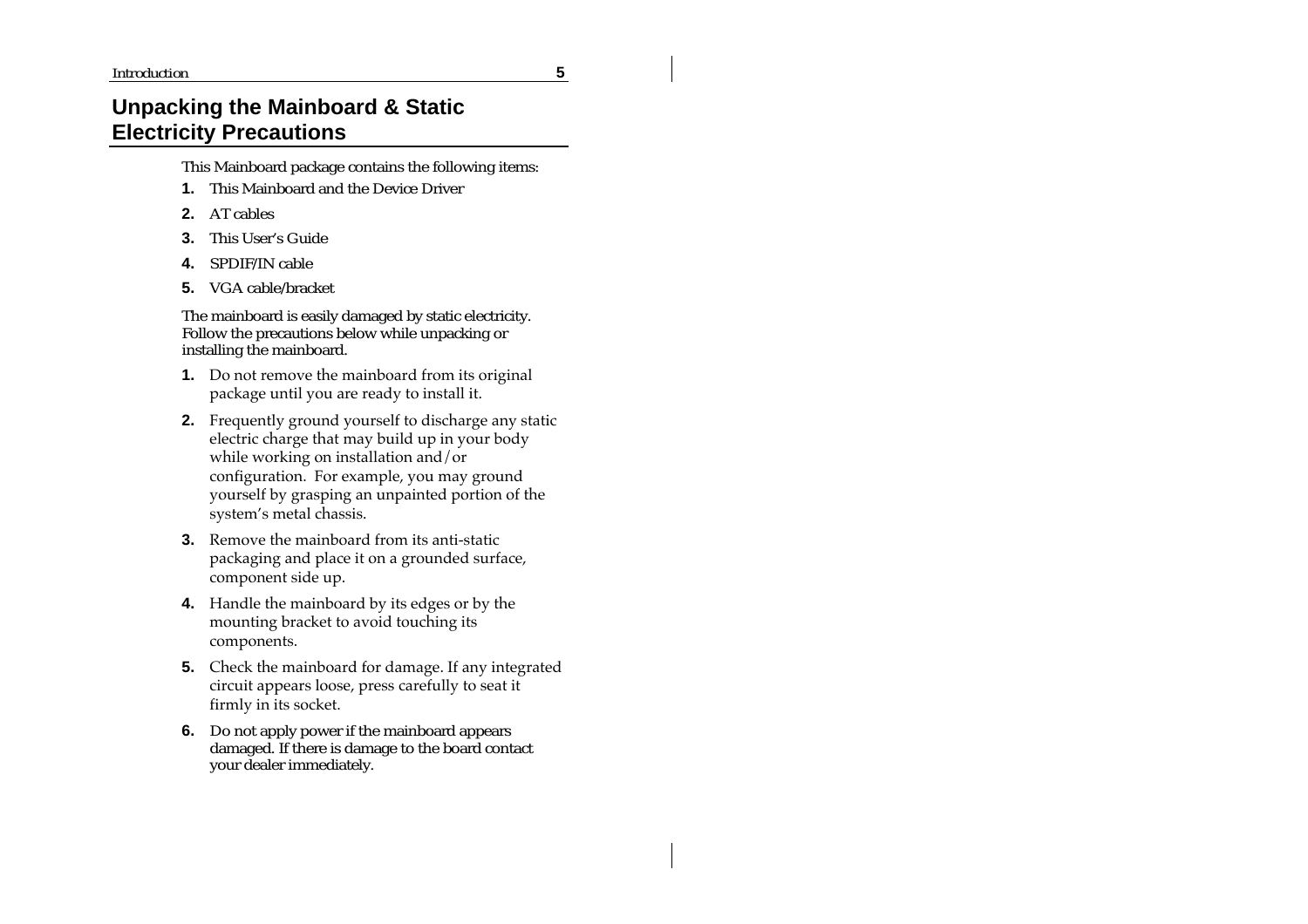# **Chapter 2 Hardware Configuration**

Before you install the mainboard into the system chassis, you may find it convenient to first configure the mainboard's hardware. This chapter describes how to set jumpers and install memory modules, and where to attach components, however, the CMOS jumper is set on the "Clear" position when this mainboard is shipped and you need to set it to the "Normal" position in order for the mainboard perform properly.

*Warning: Set JP5 to "Normal" position before setting other jumpers or memory modules. This mainboard will not function properly if you fail to do so.*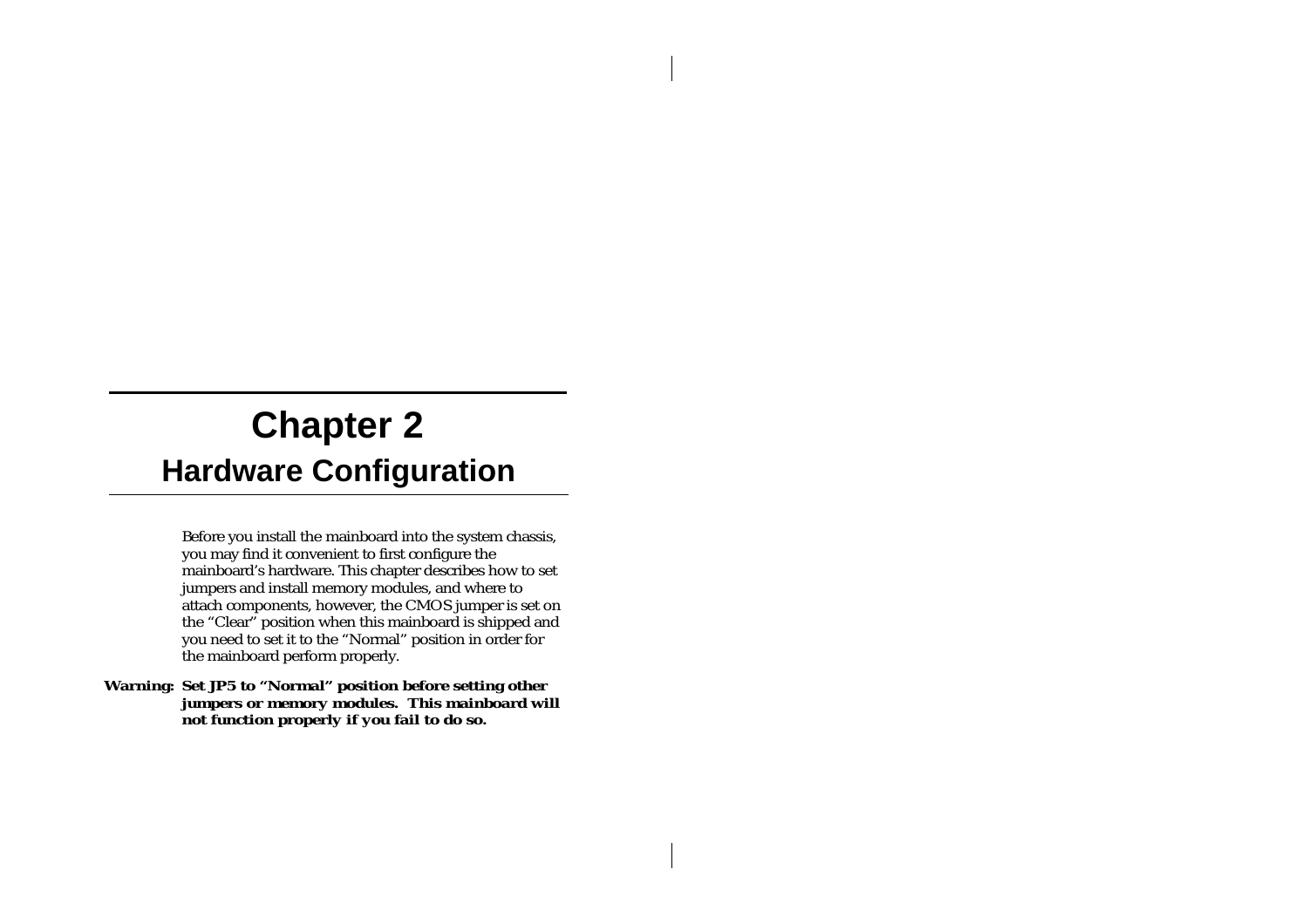$\mathbf{I}$ 



**Mainboard Component Locations**

*Figure 2–1. Mainboard Component Locations*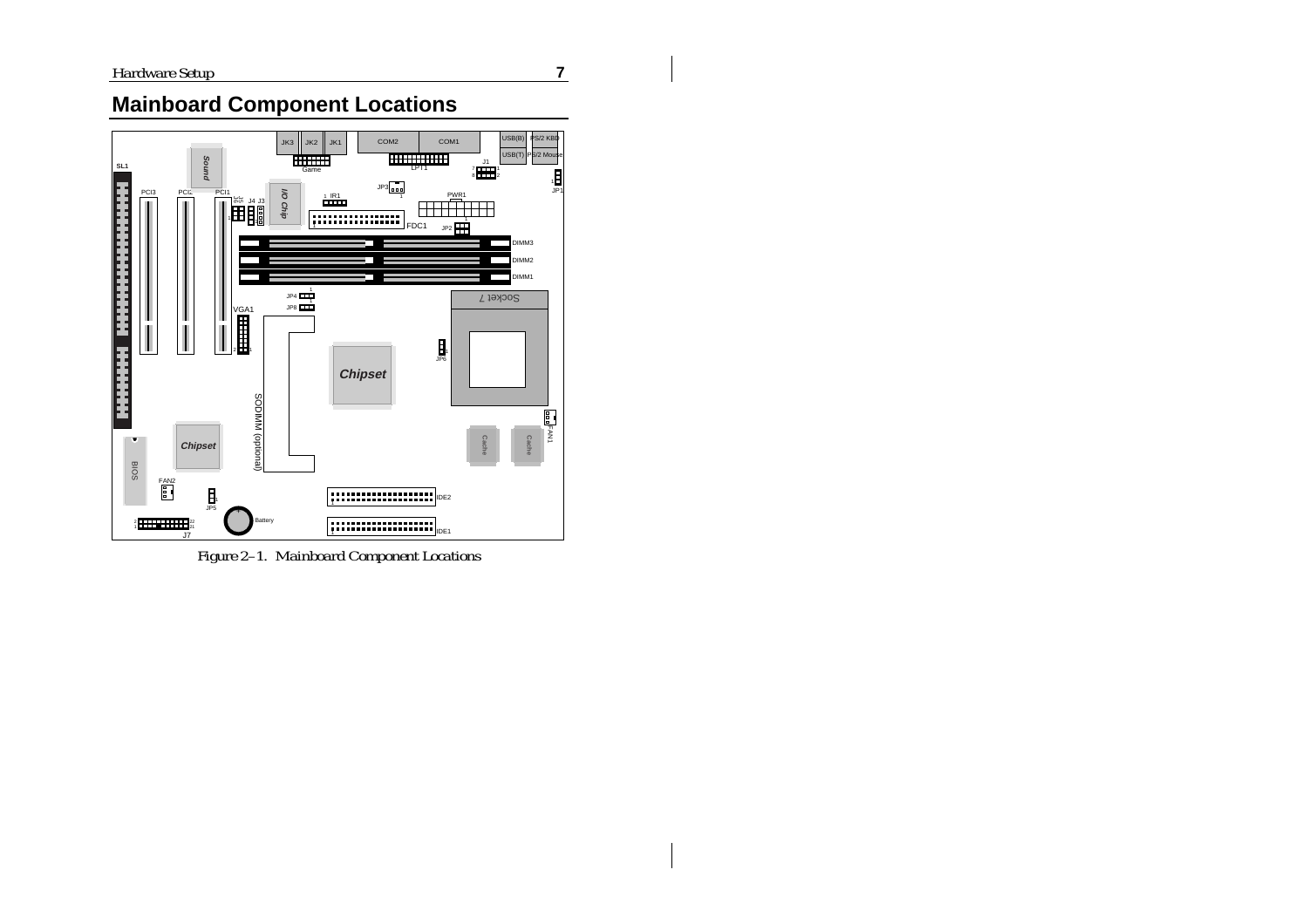# **CPU Installation**

#### **CPU Speed Setting**

This mainboard provides CPU Plug and Play technology, so that there is no need to do the CPU jumper setting. Enter the BIOS Setup and select "CPU Plug and Play Setup". Choose the correct CPU speed to match your CPU installed.

However, if you need to change a CPU, follow the below steps:

- **1.** Power off system and unplug the power core.
- **2.** Install a new CPU to Slot1.
- **3.** Clear CMOS RAM (see Jumper Settings) or hold down the <Insert> key then power on the system.
- **4.** After power on the system, then enter the BIOS Setup section to set the new CPU speed.
- *Note: If the CPU speed is set incorrectly and fails to boot up the system, then repeat steps 1, 3, 4 again.*

# **Memory Installation**

The mainboard lets you add up to 768MB of system memory through 3 DIMM sockets on the board, that is divided into 3 banks: Bank 0, Bank 1, and Bank 2, which supports the following memory configurations.

| <b>Bank</b>       | <b>Memory Module</b>                               |
|-------------------|----------------------------------------------------|
| Bank 0            |                                                    |
| DIMM1             | 4MB, 8MB, 16MB, 32MB, 64MB, 128MB, 256MB           |
| Bank 1            |                                                    |
| DIMM <sub>2</sub> | 4MB, 8MB, 16MB, 32MB, 64MB, 128MB, 256MB           |
| Bank 2            |                                                    |
| DIMM3             | 4MB, 8MB, 16MB, 32MB, 64MB, 128MB, 256MB           |
|                   | Total System Memory = Bank $0 +$ Bank $1 +$ Bank 2 |

- *Notes: 1. Supports only SDRAM DIMM modules.*
	- *2. The SDRAM must be installed in DIMM1 first, if onboard VGA is being used.*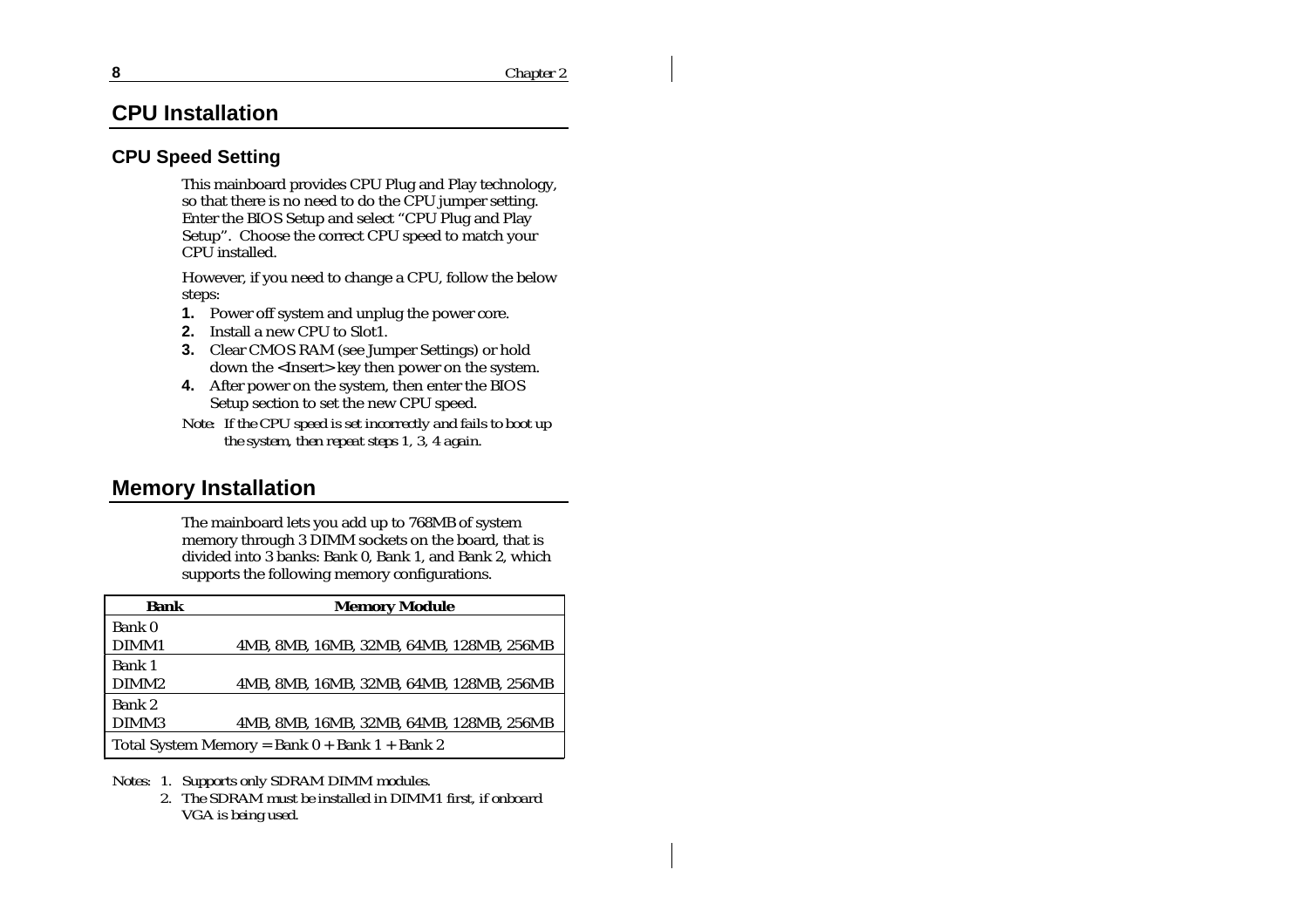$\mathbf{I}$ 

# **JP6 – SDRAM Type Selector**

The speed of SDRAM has to be faster than 12ns ("–12" parts). When the speed of SDRAM does not meet the PC 100 specification (slower than 8ns), then user needs to set this jumper to the "PC66" position.



# **JP2 – DIMM Voltage Selectors**

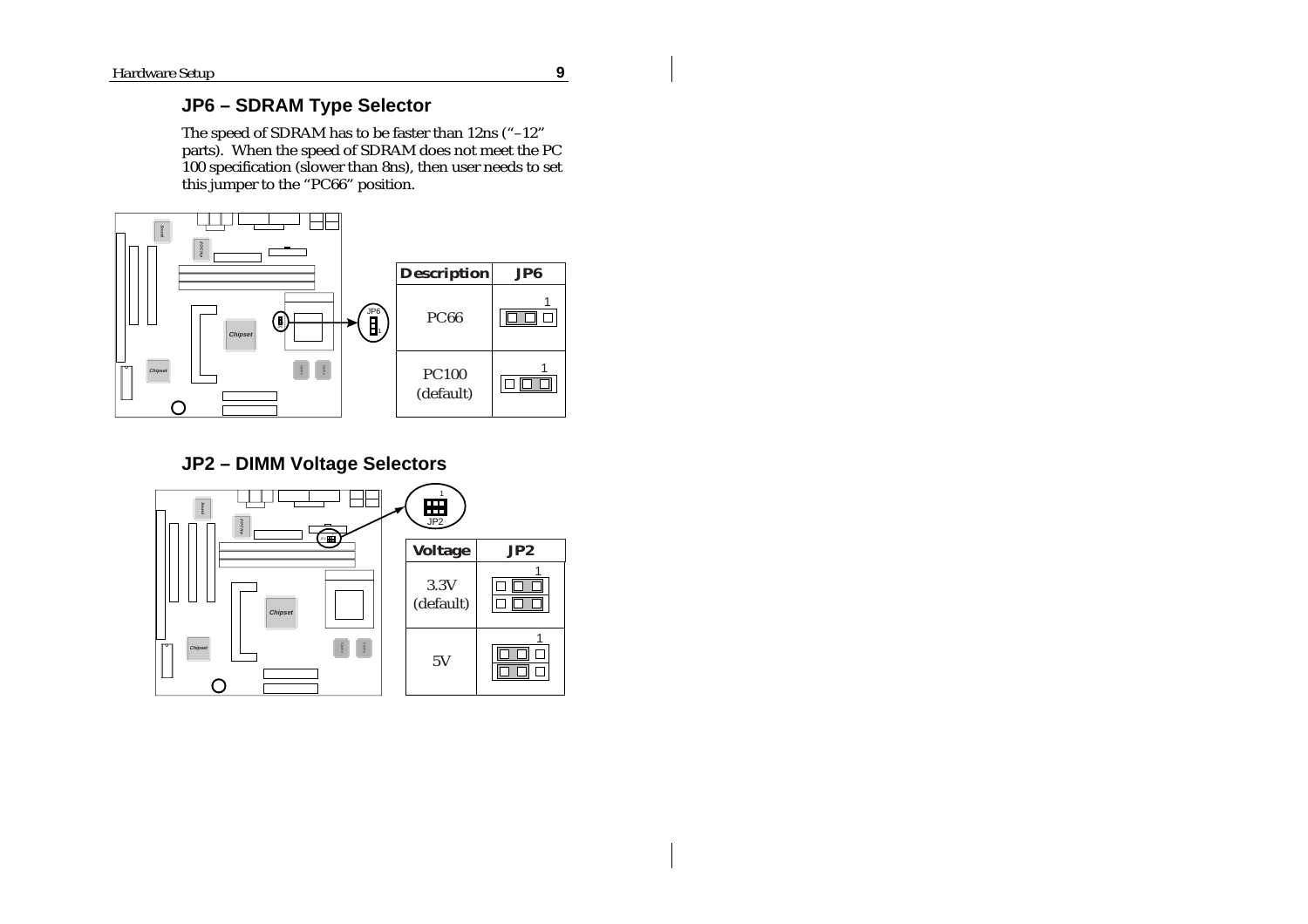# **Jumper Settings**

# **JP5 – CMOS RAM Clear Selector**

The battery on this mainboard is designed to retain the system configuration in CMOS RAM. In order to save the life of the battery, this jumper is set to "Clear CMOS" position when this board is shipped, therefore, you need to set this jumper to "Normal" position before setting other jumpers or memory modules.



- *Note: 1. This jumper needs to be set on Normal Mode before using.*
	- *2. Turn off the system and unplug the power core when you need to clear the CMOS.*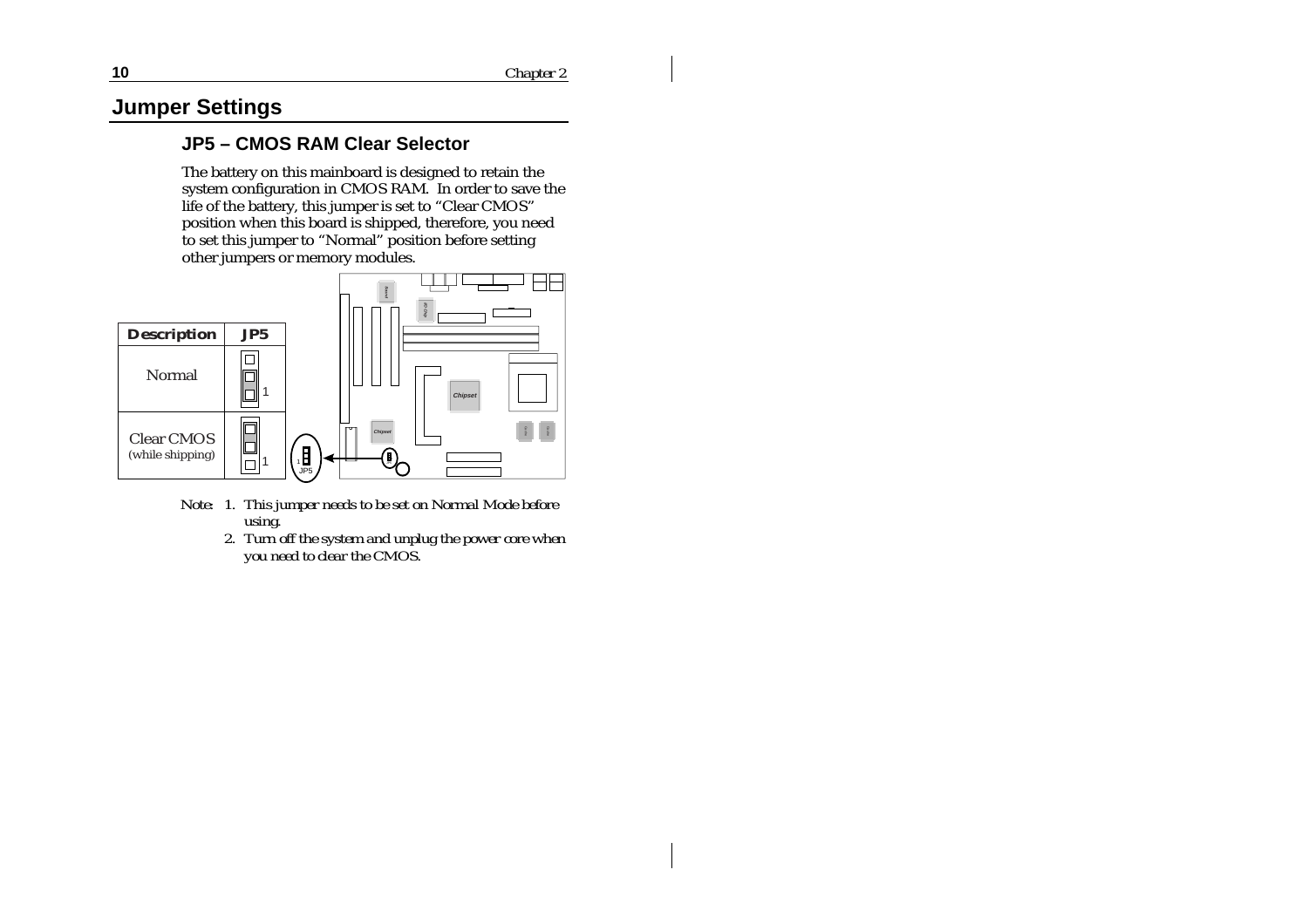#### **JP4 – VGA Memory Selector**

This jumper is designed to select memory type for onboard VGA. The SO-DIMM socket is optional and the SO-DIMM module is needed when the user sets to the SO-DIMM position.



# **JP8 – Onboard VGA Selector**

This jumper is designed to select onboard VGA.

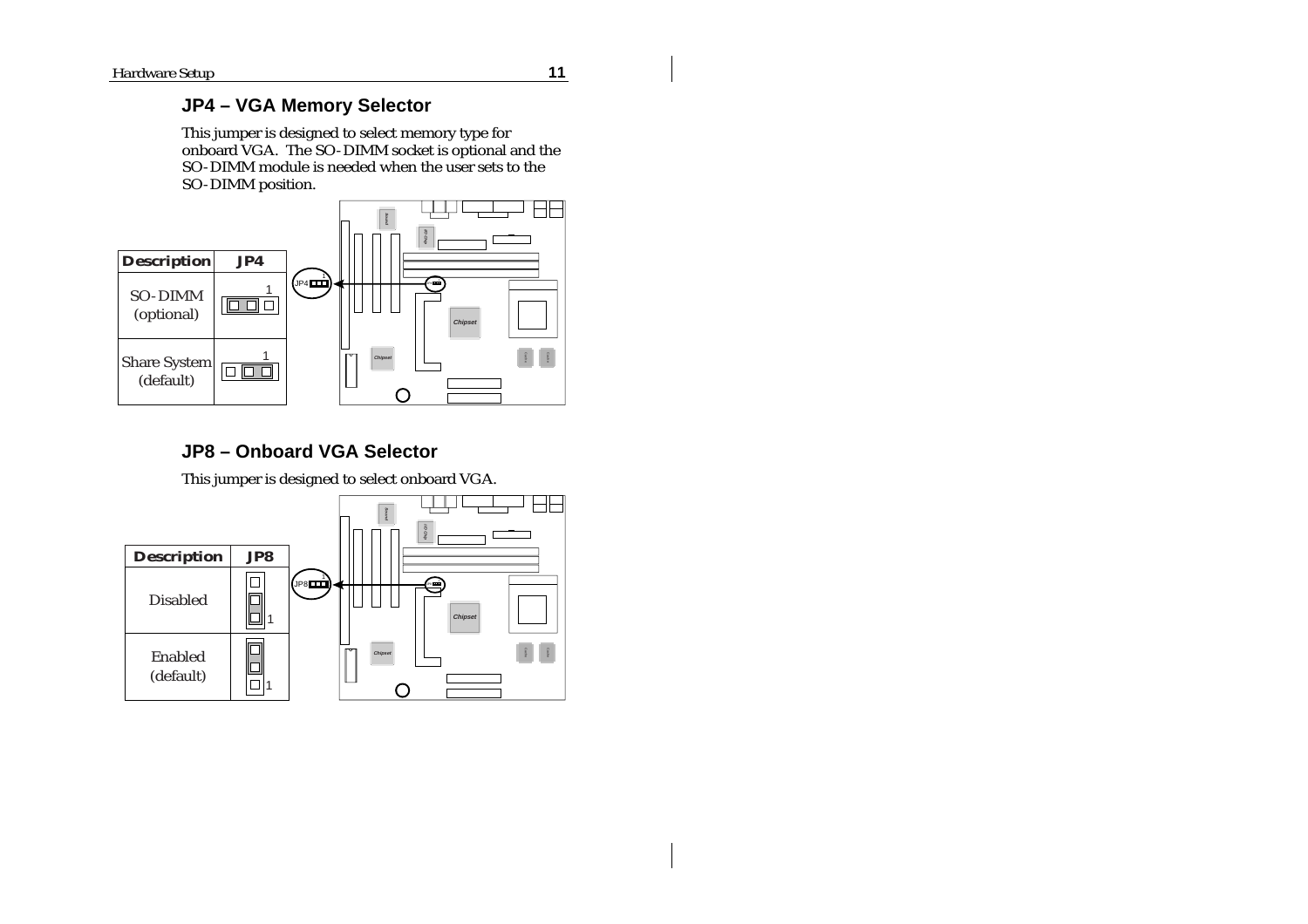# **ATX Functions & Connectors**

This mainboard supports ATX power and ACPI specification. The ATX functions and connectors are described below.

#### **Software Power-Off**

Follow the steps below to use the "Software Power-Off Control" function in Windows 95/98 with ATX power supply.

- **1.** Click the **START** button on the Windows 95/98 task bar.
- **2.** Select **Shut Down The Computer** to turn off the computer. The message **"It is now safe to turn off your computer."** will not be shown when using this function.

#### **LAN/Modem Ring Wake-On**

While in Soft-off/Suspend state, if an external LAN/ modem ring-up signal occurs, the system wakes up and can be remotely accessed. Make sure that the IRQ3 option in the Power Management Setup of the BIOS Setup section is set to "Monitor" and the Ring On Resume From OFF option is set to "Enabled".

User must connect LAN card to the following connector when using LAN Wake-On function.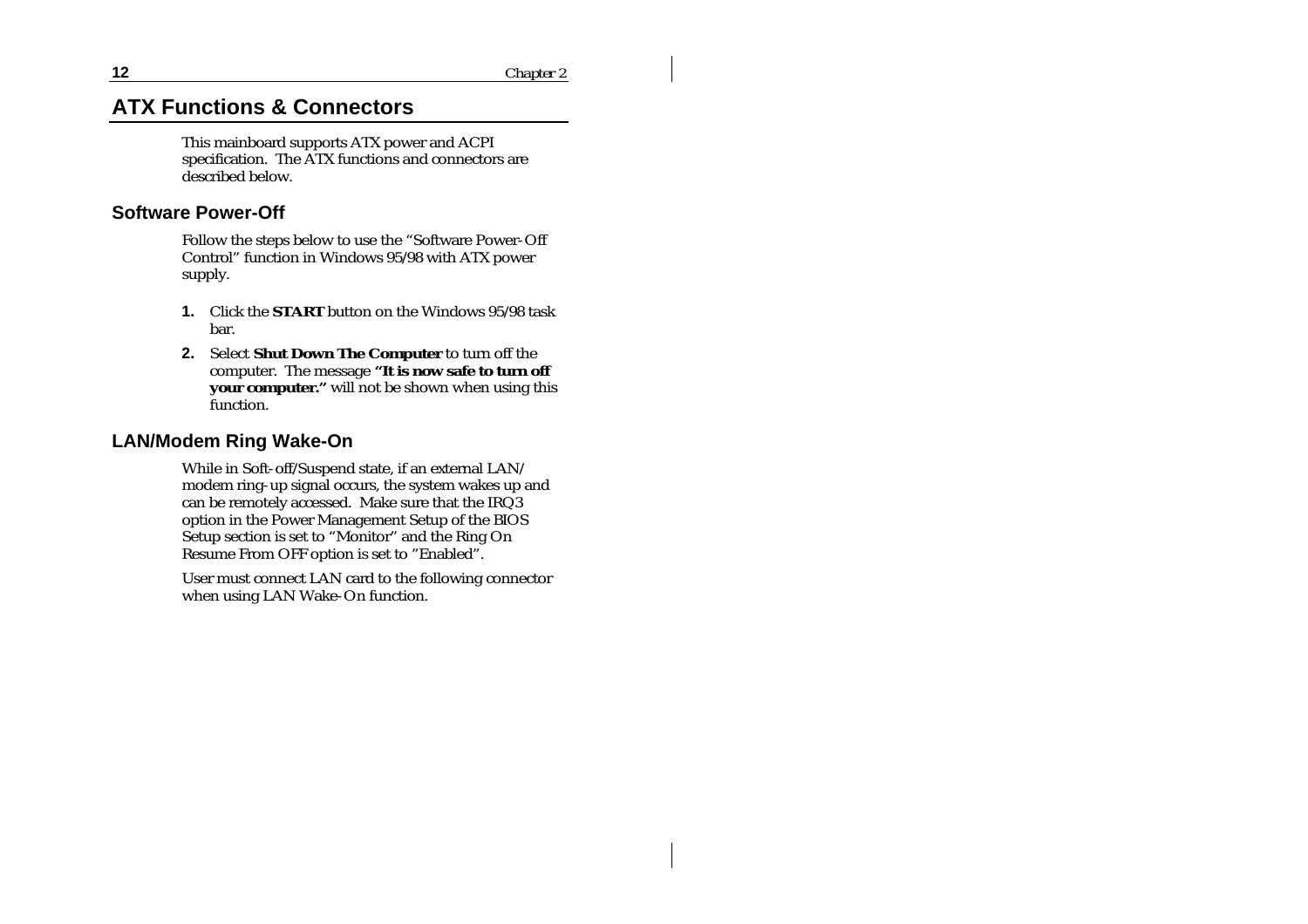$\mathbf{I}$ 

# **JP3 – LAN Wake-On Connector**

Connect this connector to the LAN card which supports ACPI spec.



#### **Alarm Wake Up**

If you want to autoboot the system at a certain time, set the function of RTC Alarm time properly and the function of RTC Resume From Off option in the BIOS Setup section will be set to "Enabled."

# **Keyboard Power-On**

Press the hot key to power on the system and refer to the following jumper description—JP1—for more information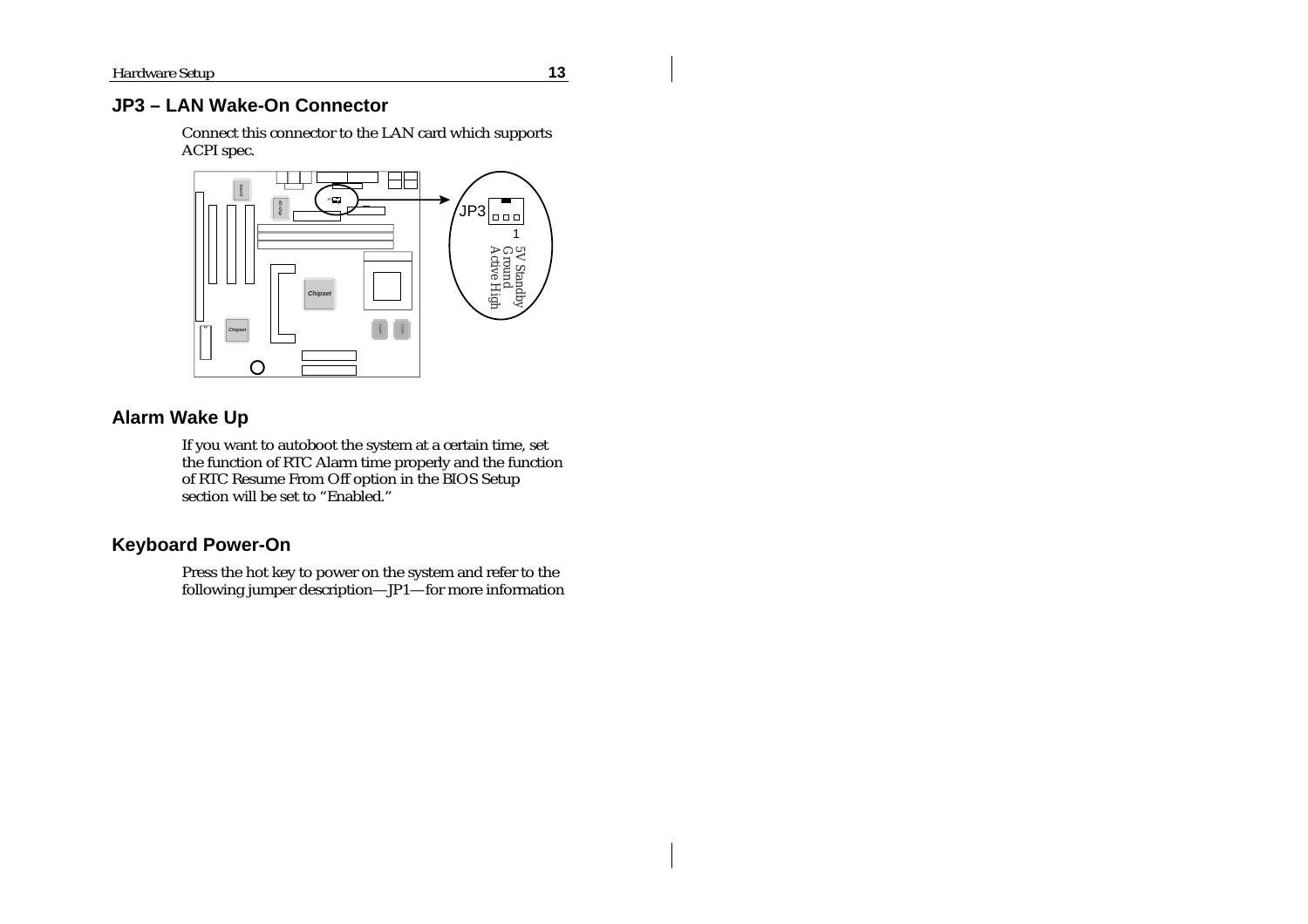#### **JP1 – Keyboard Power On Selector**

This jumper is designed for the user to turn on the system by using the keyboard, and, the user must enter BIOS Setup to set the "Hot Key Resume From Off" option in the Power Management Setup. The sequence of the hot key of Keyboard Power On is <Ctrl>+<Alt>+<Back Space>.



*Note: Make sure that the system power can provide 800mA on +5VSB(+5V Standby) signal before using Keyboard Power On function.*

# **PWR1 – ATX Power Connector**

The ATX power supply is a single 20-pin connector. Connect the ATX power supply to this connector which provides all power for the mainboard.

| Pin | Description |    | Pin   Description |    | <b>Pin</b> Description |    | Pin Description |
|-----|-------------|----|-------------------|----|------------------------|----|-----------------|
|     | 3.3V        | 6  | $+5V$             | 11 | 3.3V                   | 16 | Ground          |
| 2   | 3.3V        |    | Ground            | 12 | $-12V$                 | 17 | Ground          |
| 3   | Ground      | 8  | Power OK          | 13 | Ground                 | 18 | $-5V$           |
| 4   | $+5V$       | 9  | 5VSB              | 14 | PS-ON                  | 19 | $+5V$           |
| 5   | Ground      | 10 | $+12V$            | 15 | Ground                 | 20 | $+5V$           |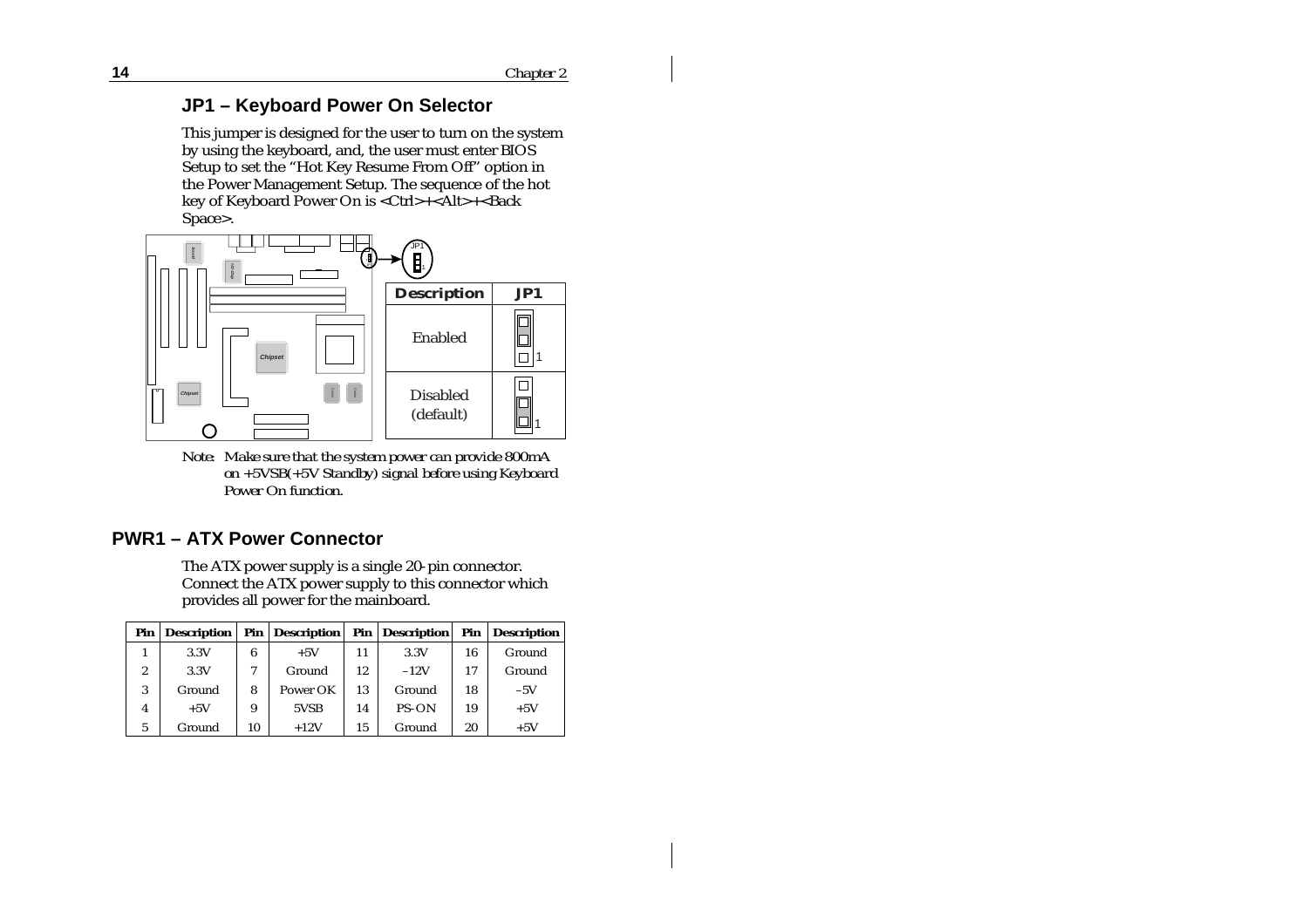#### **J7 (21, 22) – Power Button and Suspend Switch Connector**

Attach the ATX Power Button cable to this connector.

In the AT power system, this connector will act as a suspend switch; and in the ATX power system, this connector will be not only an ATX power button but a Suspend switch as well. Details are described below:

Turn the system back on by pushing the power button, and, if the system is already on, pushing the power button allows the system to be switched to the Suspend mode. However, if push and hold the power button for more than 4 seconds, then the system will be turned off completely.

And, if the system is already in the Suspend mode, pushing the power button rapidly will turn on the system.

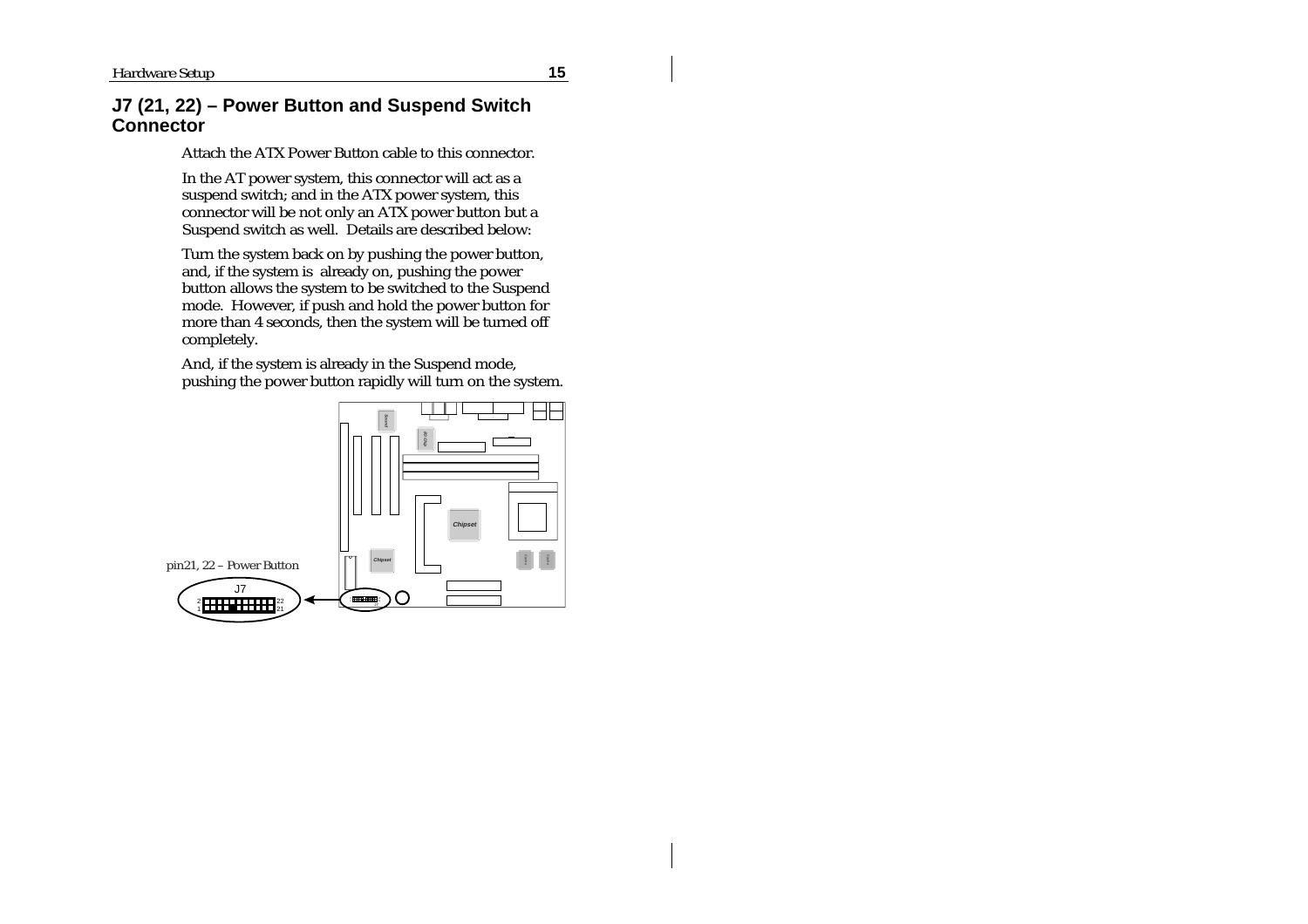# **Connectors**

Attach system components and case devices to the mainboard via the mainboard connectors. A description of each connector pins follows. See Figure 2–1 for the location of the connectors on the mainboard.

*Note: Make sure that the power is turned off before making any connection to the board.*

### **FDC1 – Floppy Disk Drive Connector**

#### **IDE1/IDE2 – Primary/Secondary IDE Connectors**

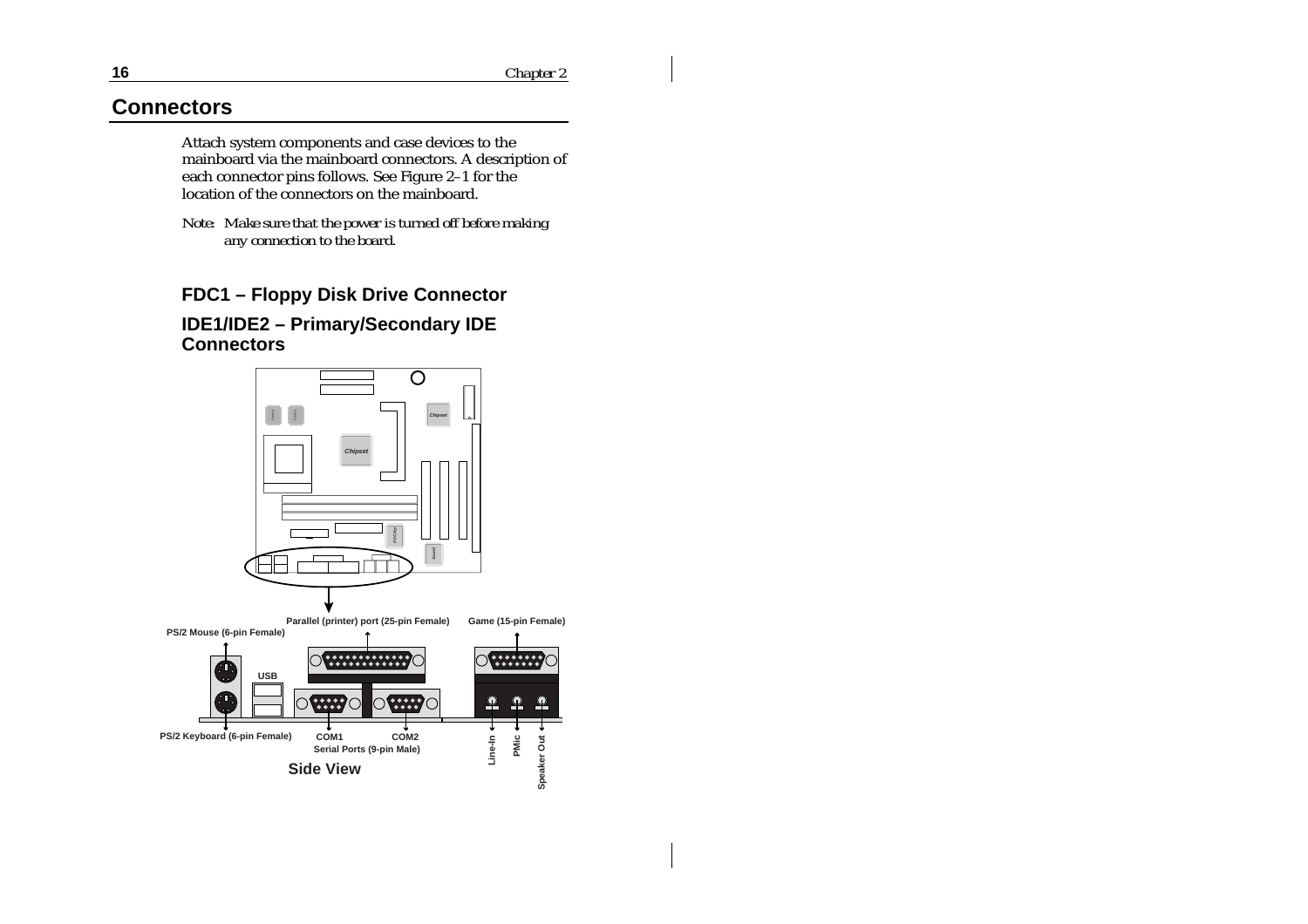# **VGA1 – VGA Port Connector**

Connect VGA cable/bracket to this connector.



#### **FAN1, FAN2 – CPU, SYS Fan Power Connectors**

Connect CPU/System fan cables to FAN1/FAN2. See the following drawing for the locations on the mainboard.

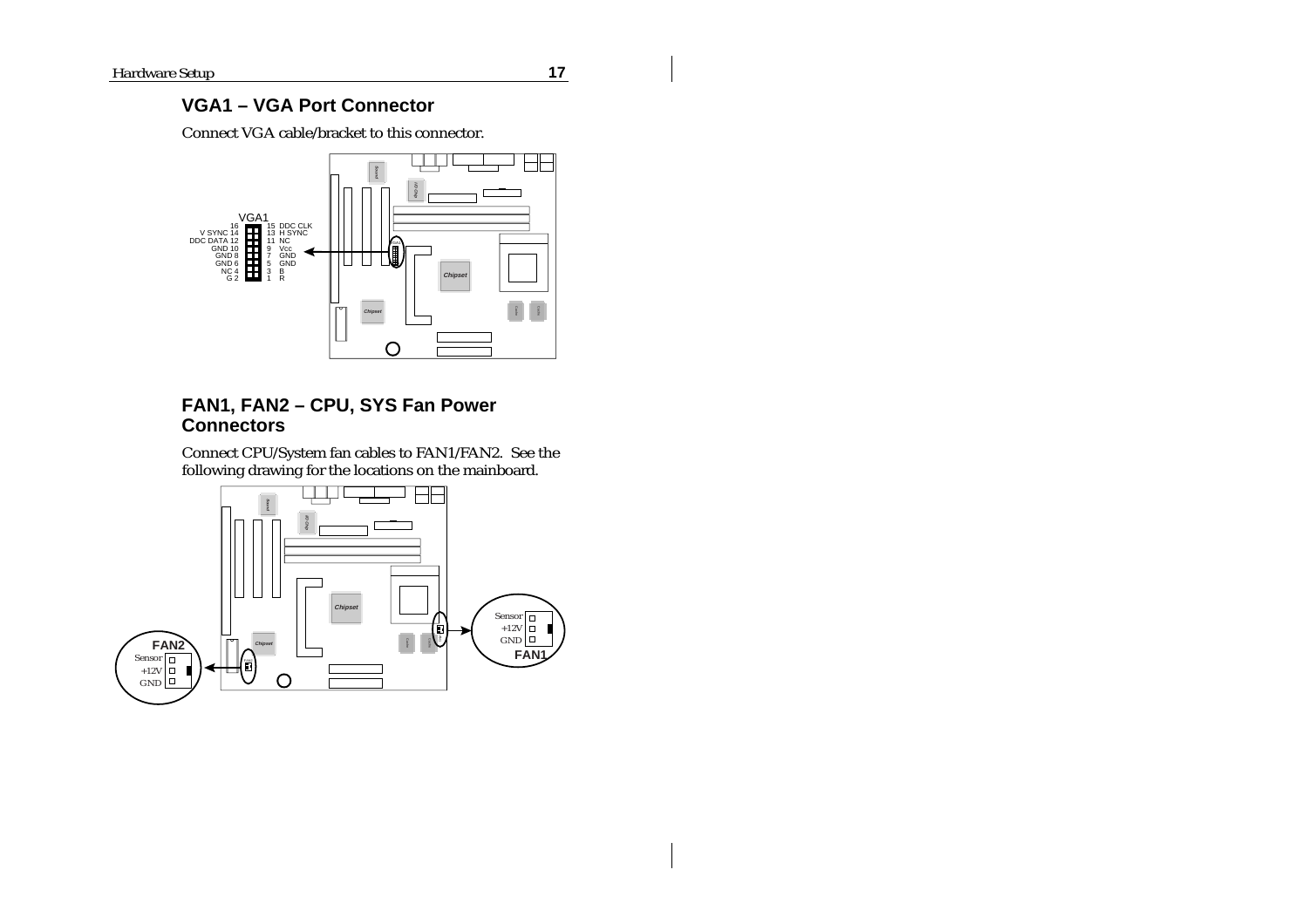**18** *Chapter 2*

**IR1 – Infrared Connector**



### **Case Connectors: J7**

This connector contains: Speaker, Power LED, Keylock, Suspend Blinking LED, Turbo LED, HDD LED, Reset Switch, and Power Button. Refer to the following drawing for the location on the mainboard.

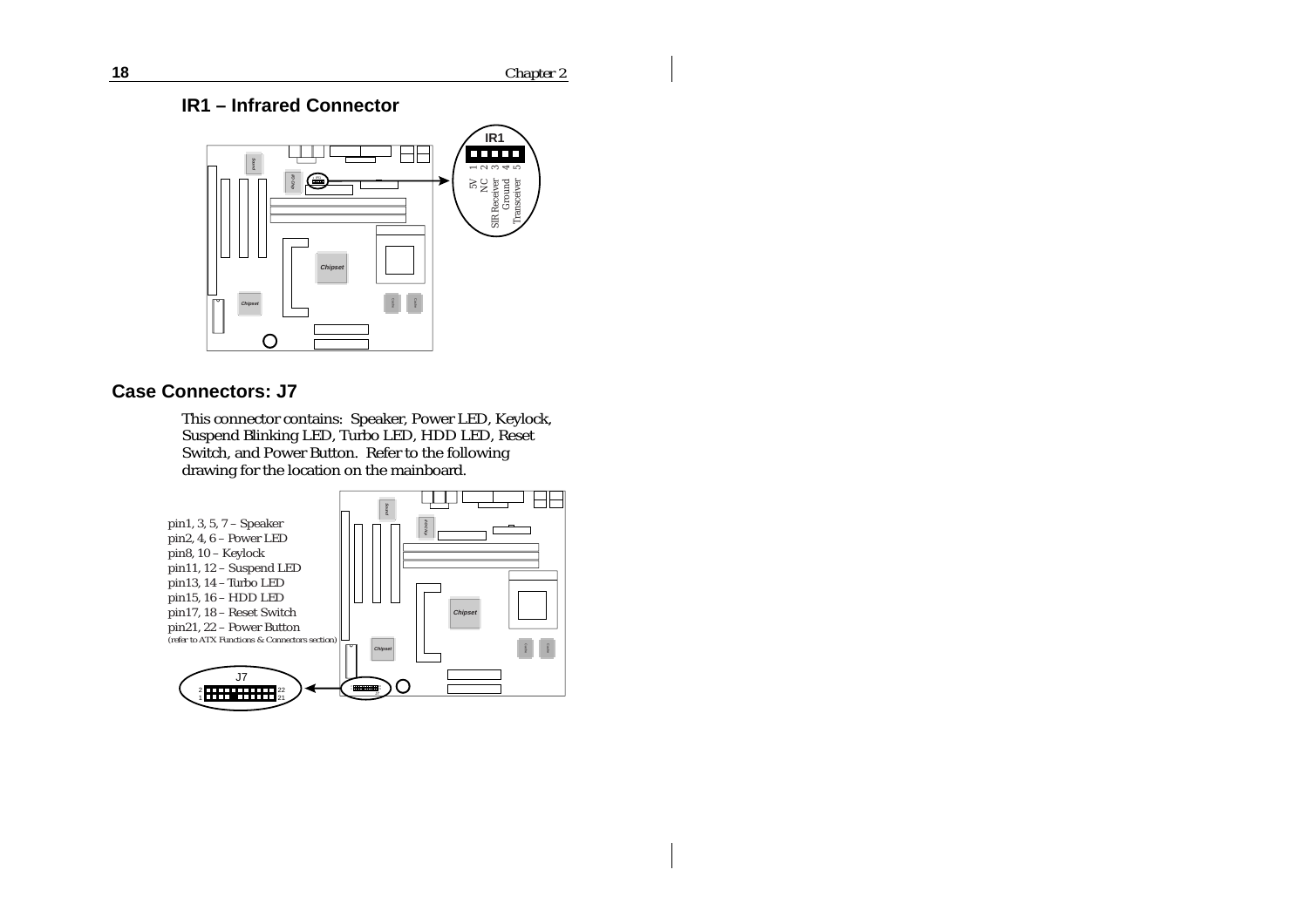# **J7 (2, 4, 6) – Power LED Connector**

Keylock connector enables and disables the keyboard key-in function on the case.

| Pin | <b>Description</b> |
|-----|--------------------|
|     | <b>LED Output</b>  |
|     | N.C.               |
|     | Ground             |

### **J7 (8, 10) – KeyLock Switch Connector**

| <b>Setting</b> | <b>Description</b> |
|----------------|--------------------|
| Open           | Nomral Mode        |
| Close          | Lock $K/B$         |

# **J7 (1, 3, 5, 7) – Speaker Connector**

| Pin | <b>Description</b> |
|-----|--------------------|
|     | $+5V$              |
| 3   | N.C.               |
| 5   | Ground             |
|     | Data Out           |

#### **J7 (11, 12) – Suspend Blinking LED Connector**

| Setting | <b>Description</b> |
|---------|--------------------|
|         | 5V StandBy         |
| 12      | <b>Active Low</b>  |

# **J7 (13, 14) – Turbo LED Connector**

| Pin      | <b>Description</b> |
|----------|--------------------|
| $13 (+)$ | Anode              |
| 14       | Ground             |

### **J7 (15, 16) – HDD LED Connector**

| Pin      | <b>Description</b> |
|----------|--------------------|
| $15 (+)$ | $+5V$              |
| $16(-)$  | Active Low         |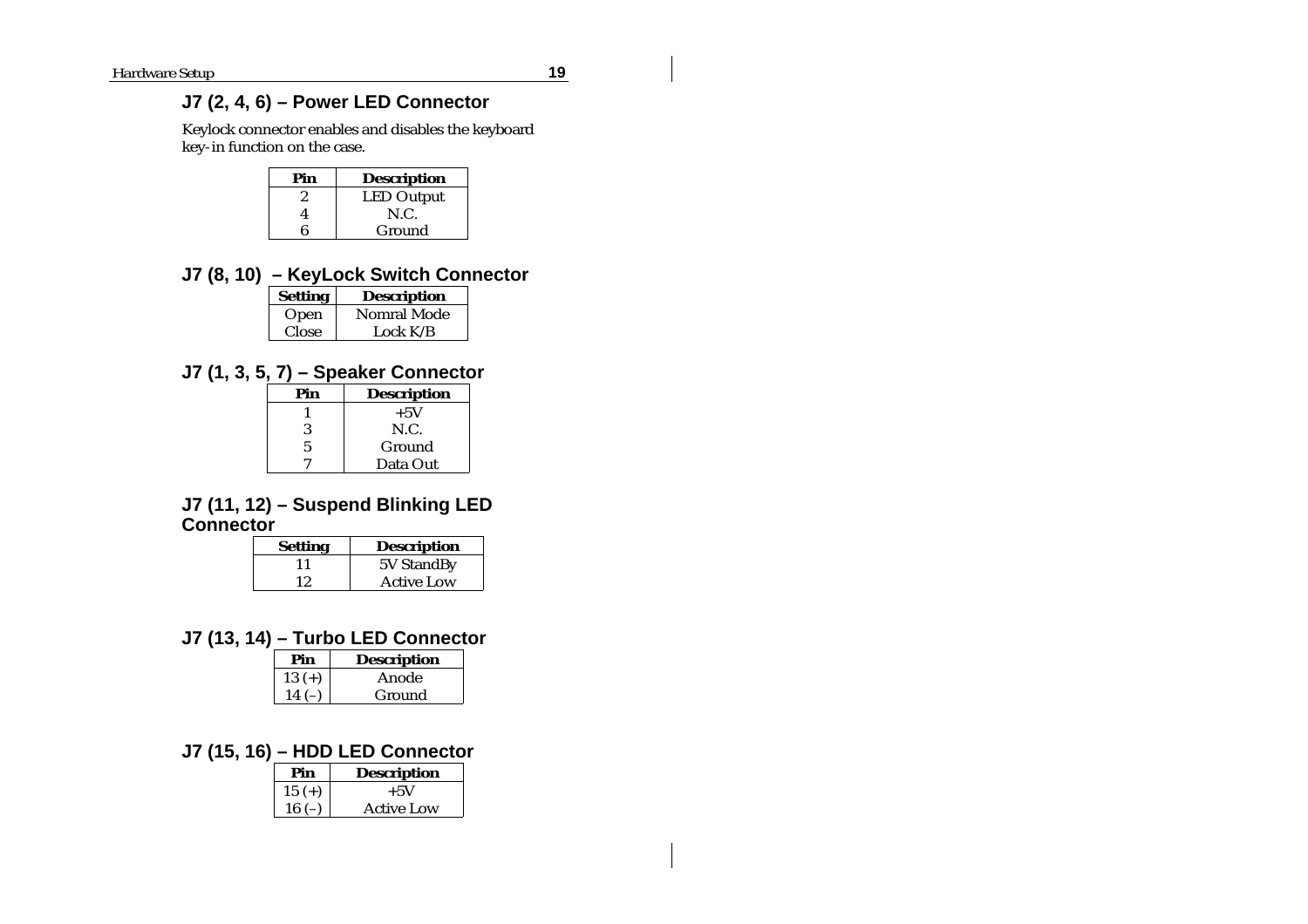**J7 (17, 18) – Reset Switch Connector**

| <b>Setting</b> | <b>Description</b>  |
|----------------|---------------------|
| Open           | Normal Mode         |
| Close          | <b>Reset System</b> |

# **Onboard Sound Pro**

# **CN3 – Sound and Game**

This connector provides Line-IN, MIC (Microphone), Line-Out (Speaker) signals for audio I/O, and Game Port (which is also used as the Joystick/MIDI port) signals.

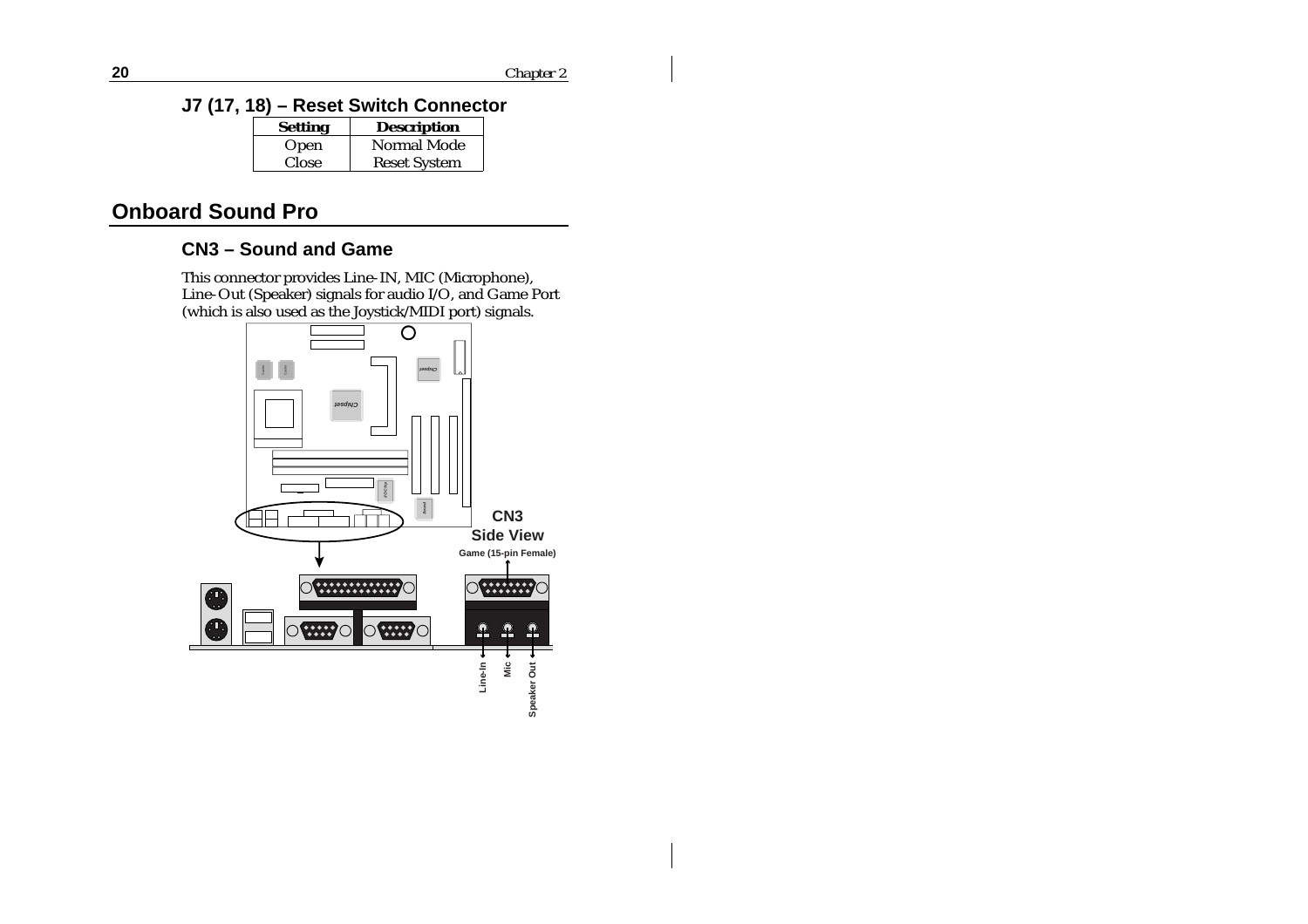$\mathbf{I}$ 

# **J3/J4 – Analog Audio from CD-ROM**

Connect from "AUDIO" output of the CD-ROM driver to these connectors. For Panasonic or compatible type of CD-ROM, connect to J3 (pin signals assignment is G-L-G-R), and for Sony or compatible type of CD-ROM, connect to J4 (pin signals assignment is L-G-G-R).

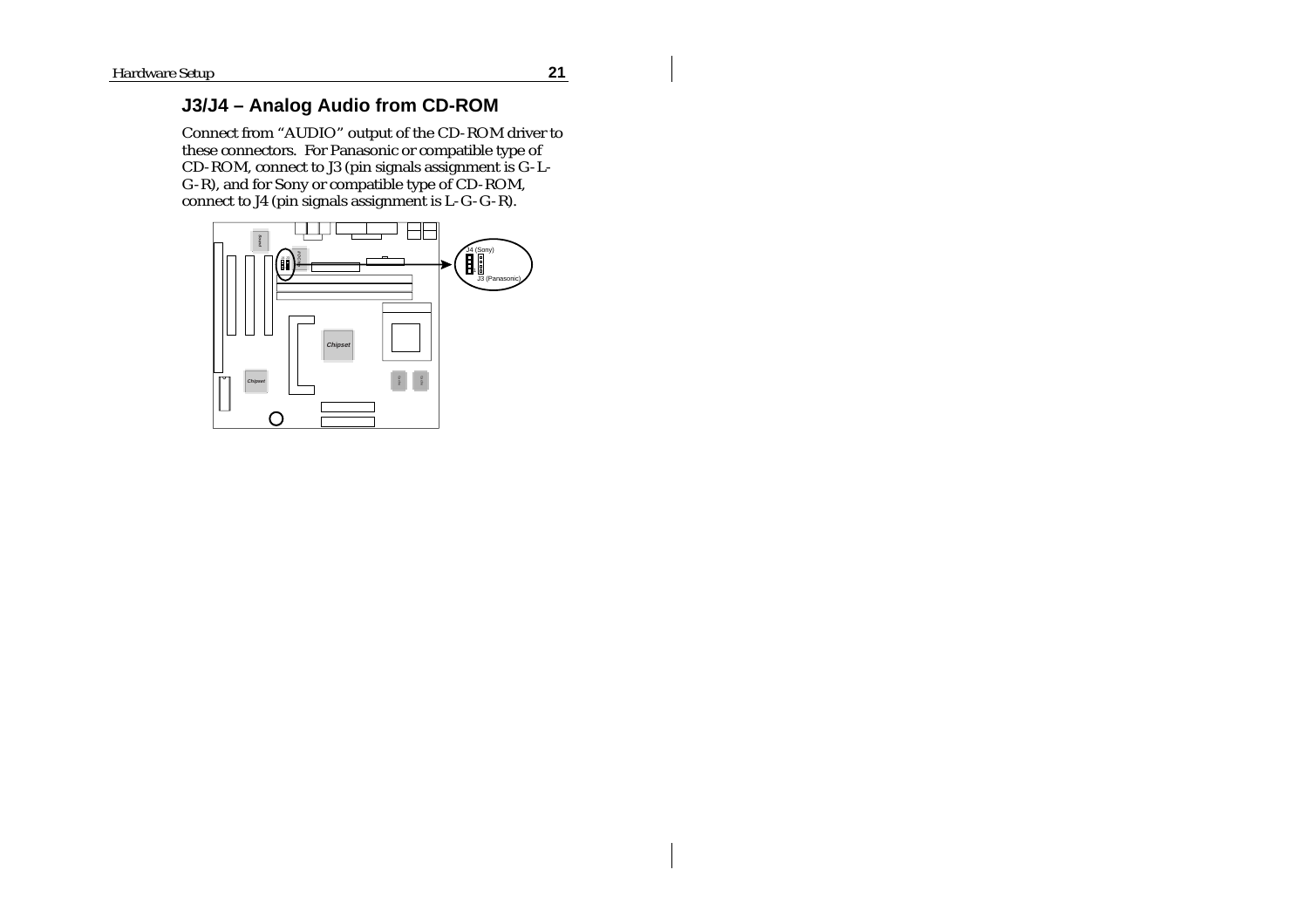#### **J6 – Digital Audio OUT**

Connect to the external Audio Amplifier or Mini-Disk by using optional SPDIF/OUT bracket/cable set, selectable output signal level depends on the device needed. Connect to pin1 and pin2 for 5V signal level or pin3 and pin2 for 0.5V signal level.

| Pin | <b>Signals</b> |
|-----|----------------|
|     | 5V Signal      |
|     | Ground         |
|     | 0.5V Signal    |

# **J5 – Digital Audio IN**

Connect to "DIGITAL AUDIO" port of the CD-ROM drive by using the SPDIF/IN cable, which gives you the non-distortion digital audio from CD-ROM. Connect to pin1 and pin2 for 5V signal level or pin3 and pin2 for 0.5V signal level.

|                     | Pin                   | <b>Signals</b>             |       |
|---------------------|-----------------------|----------------------------|-------|
|                     |                       | 5V Signal                  |       |
|                     | $\overline{c}$        | Ground                     |       |
|                     | 3                     | 0.5V Signal                |       |
| ٠ÆH۰<br>$\sqrt{25}$ | Sound<br>П<br>Chipset | wo civip<br><b>Chipset</b> | own e |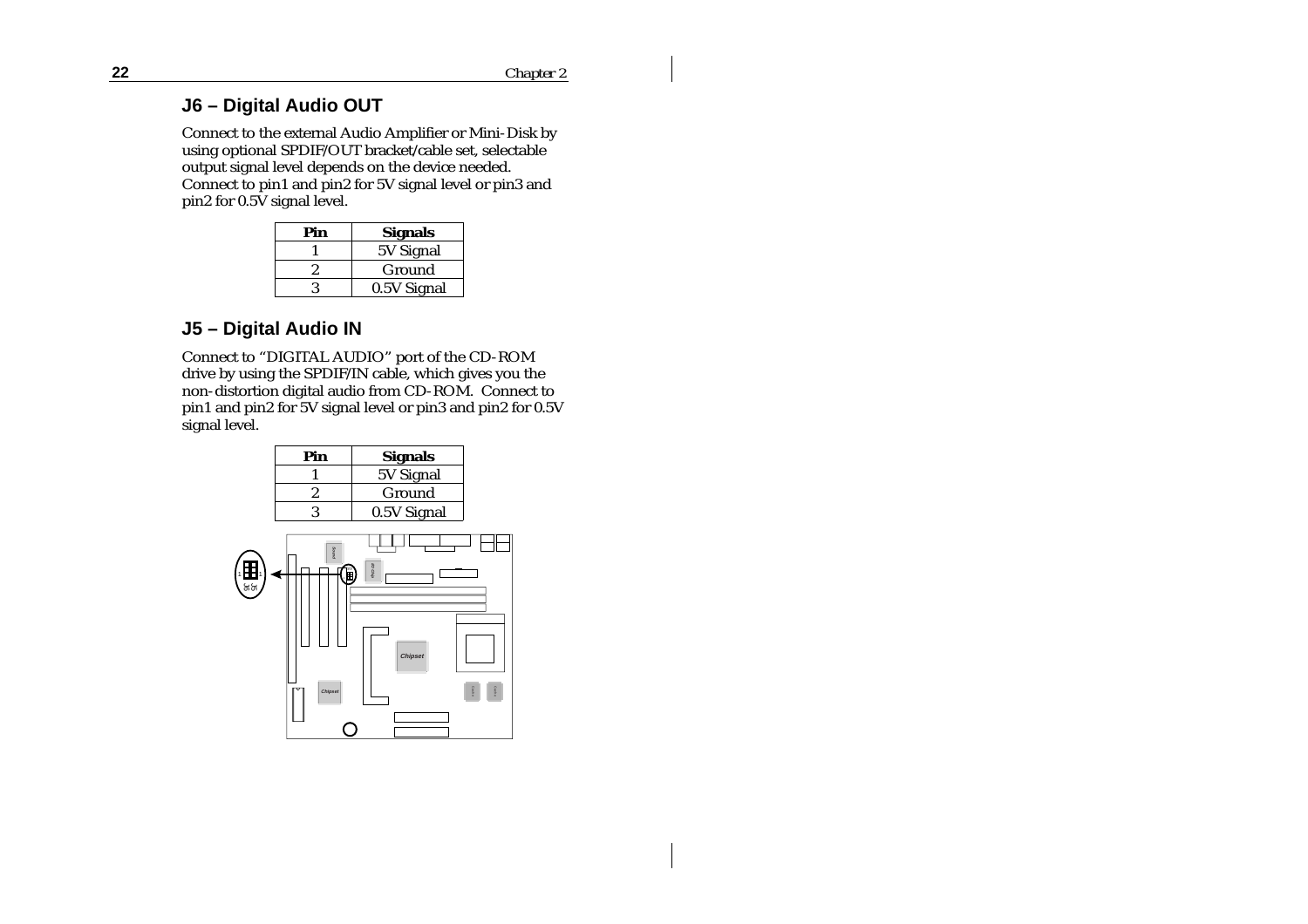#### **Sound Pro Drivers Installation and Application**

This section describes the procedures and proper applications which are recommended for this mainboard.

- **1.** Before installing the Sound Pro drivers, make sure that the operating system has been installed, otherwise the Sound Pro may be detected as "Other Device" by the device manager of the OS.
- **2.** After finishing the driver installation, select the MULTIMEDIA icon in the CONTROL PANEL. Select WSS (Windows Sound System) as the equipment option when playback, and select the  $S\dot{B}16$  (Sound Blaster 16) as the equipment option while recording, then click "OK" to confirm, to ensure that the chip works with full duplex applications.
- **3.** Select MULTIMEDIA icon in the Control Panel to use Software Wave-Table drivers as MIDI output device. Select MIDI page, click on "SoftMIDI Driver", and click "OK" to confirm it.
- **4.** A Windows application named is provided within Sound Pro drivers, which gives you the control over all audio functions through a user interface which is as simple as using a home stereo system. It is recommended that user uses the System Mixer in the Audio Rack to control the volume, select recording device, and be able to record again.
- **5.** If the MIDI port is used as a control interface, the "MPU-401 MIDI" needs to be enabled through the MIDI device setting of Sound Pro Audio Rack.
- **6.** Refer to the attached CD for more information on Sound Pro.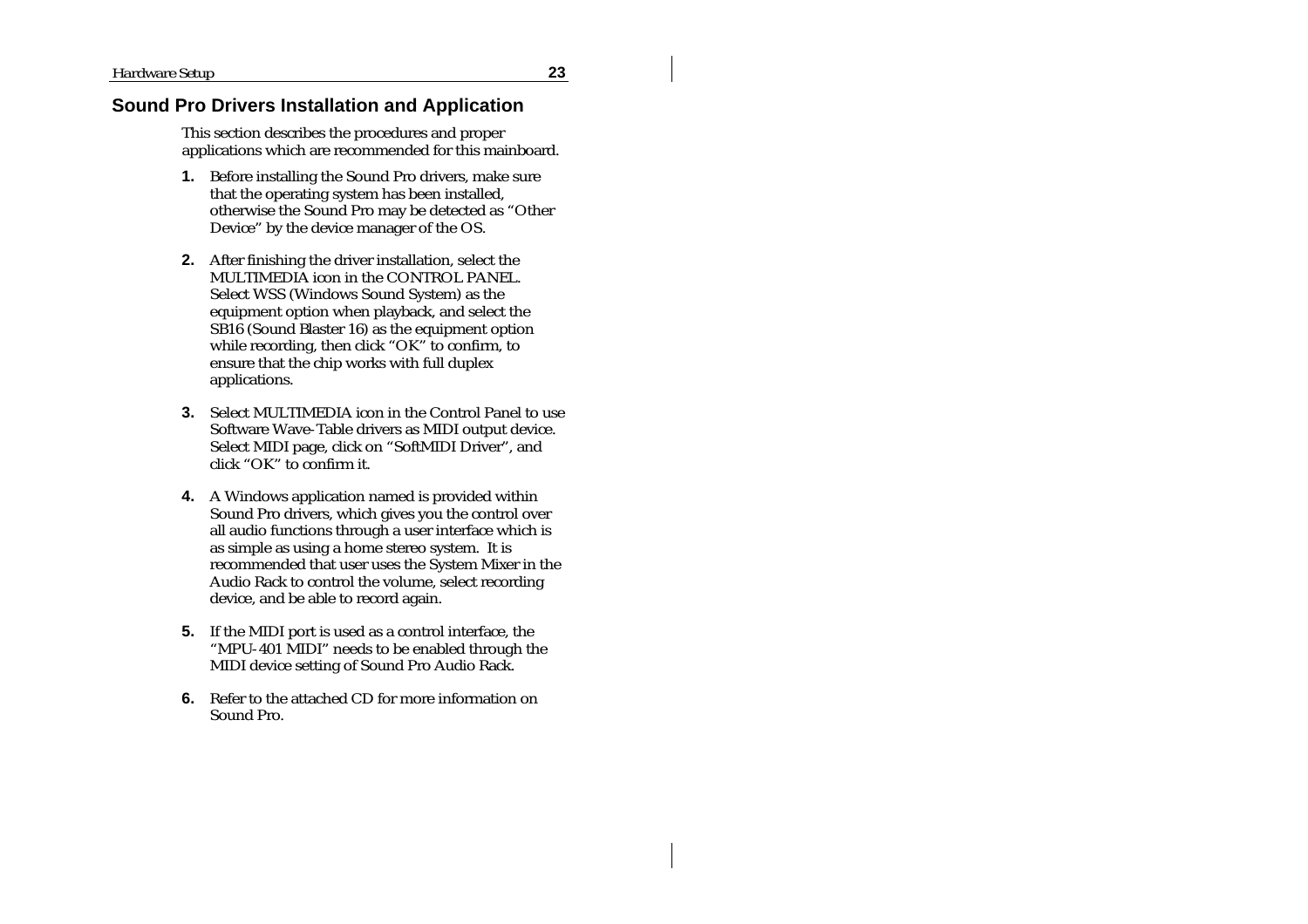# **Chapter 3 BIOS Setup**

This chapter explains how to configure the mainboard's BIOS setup program. The setup program provided with the mainboard is the BIOS from AMI.

After you have configured the mainboard and have assembled the components, turn on the computer and run the software setup to ensure that the system information is correct.

The software setup of the system board is achieved through Basic Input-Output System (BIOS) programming. You use the BIOS setup program to tell the operating system what type of devices are connected to your system board.

The system setup is also called CMOS setup. Normally, you need to run system setup if either the hardware is not identical with information contained in the CMOS RAM, or if the CMOS RAM has lost power.

*Note: Hold down the <End> key then power on to reboot the system when installing newer BIOS into this mainboard .*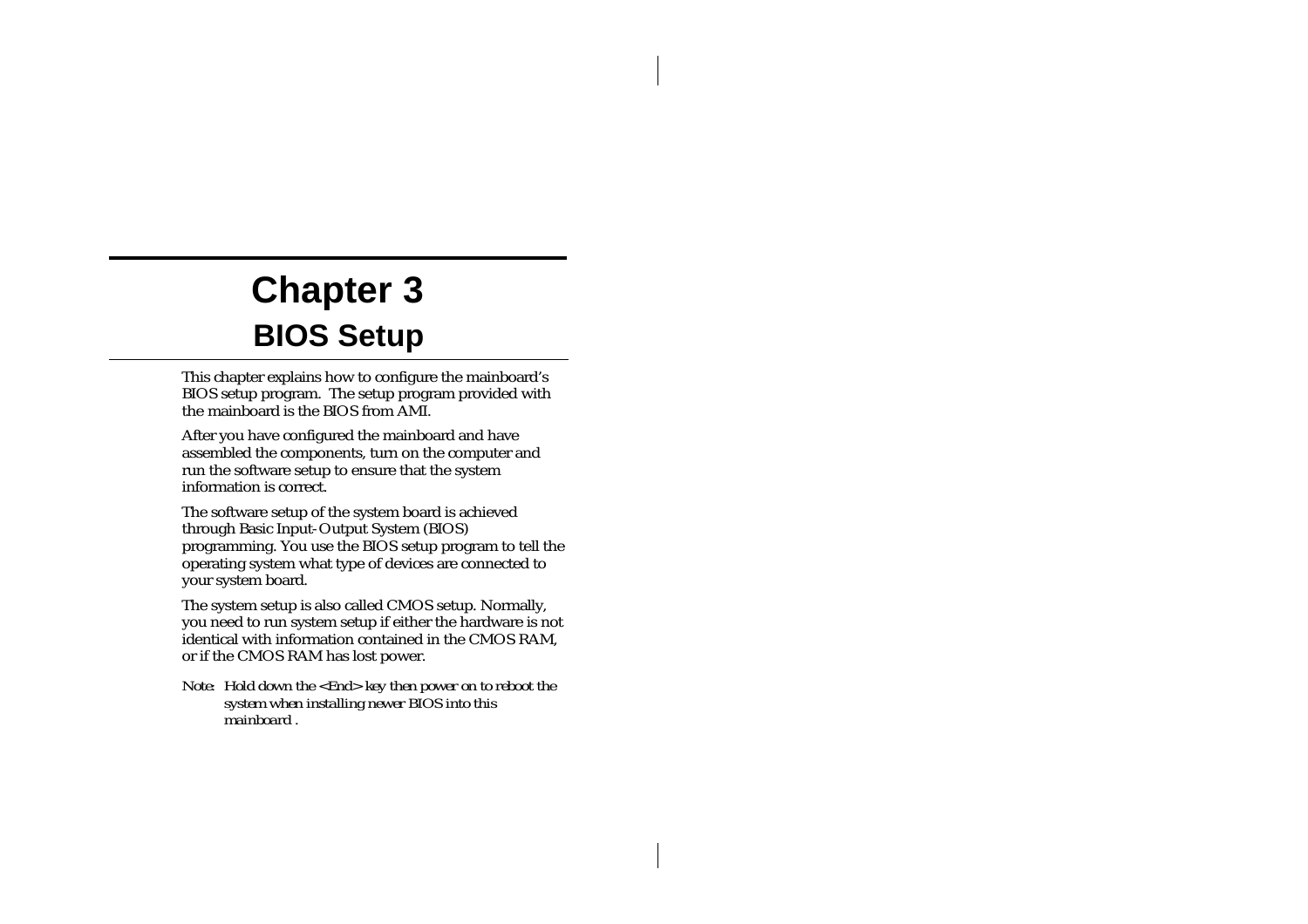# **Entering BIOS Setup**

To enter the BIOS Setup program:

- **1.** Turn on or reboot the system. A screen appears with a series of diagnostic checks.
- **2.** When "Hit <DEL> if you want to run SETUP" appears, press the  $\leq$ DEL $>$  key to enter the BIOS setup program. The following screen appears:

| AMIBIOS SIMPLE SETUP UTILITY - VERSION 1.1X<br>(C)1998 American megatrends, Inc. All Rights Reserved                                                                              |                            |  |
|-----------------------------------------------------------------------------------------------------------------------------------------------------------------------------------|----------------------------|--|
| Standard CMOS Setup                                                                                                                                                               | Peripheral Setup           |  |
| Advanced CMOS Setup                                                                                                                                                               | CPU Plug and Play Setup    |  |
| Advanced Chipset Setup                                                                                                                                                            | Change Supervisor Password |  |
| Power Management Setup                                                                                                                                                            | Auto-Detect Hard Disks     |  |
| PCI/Plug and Play Setup                                                                                                                                                           | Save Settings and Exit     |  |
| Load Optimal Settings                                                                                                                                                             | Exit Without Saving        |  |
| Load Best Performance Settings                                                                                                                                                    |                            |  |
| Esc: Quit $\uparrow \downarrow \rightarrow \leftarrow$ : Select Item (Shift) F2: Change Color F5: Old Values<br>F6: Optimal values F7: Best performance values<br>F10 : Save&Exit |                            |  |
| Standard CMOS setup for changing time, date, hard disk type, etc.                                                                                                                 |                            |  |

**3.** Use your keyboard to choose options. Modify system parameters to reflect system options. Press Alt-H for Help.

# **Default**

Every option in the BIOS Setup contains two default values: Best default and the Optimal default value.

#### **Load Optimal Settings**

The Optimal default values provide optimum system settings for all devices and system features.

#### **Load Best Performance Settings**

The Best default values provide best performance settings for all devices and system features, however depending on the devices used, these settings are not recommend for long hours of work load.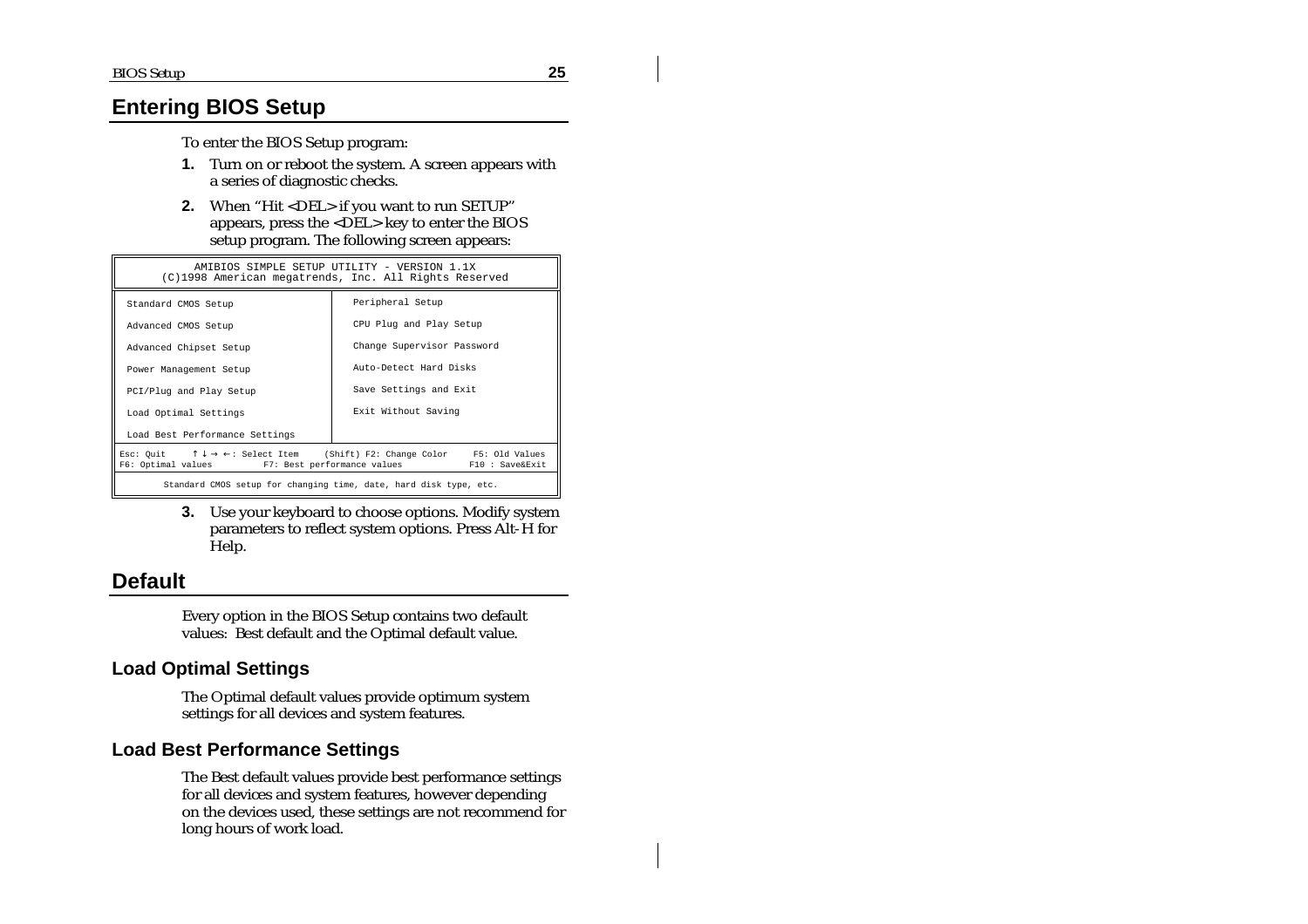### **Setup Items**

#### **Standard CMOS Setup**

Choosing the item from the BIOS Setup main menu. All Standard Setup options are described in this section.

| AMIBIOS SETUP - STANDARD CMOS SETUP<br>(C)1998 American Megatrends, Inc. All Rights Reserved                                                                           |                                                                                                |  |  |  |  |
|------------------------------------------------------------------------------------------------------------------------------------------------------------------------|------------------------------------------------------------------------------------------------|--|--|--|--|
| Date ( $mm:dd:yy$ ) : Tue Nov 24,1998<br>Time ( $hh:mm:ss$ ) : $18:44:46$<br>TYPE<br>Pri Master : Auto<br>Pri Slave : Auto<br>Sec Master : Auto<br>Sec Slave : Auto    | LBA Blk PIO 32Bit<br>Mode<br>SIZE Cyln Head WPcom Sec Mode Mode Mode<br>0n<br>On<br>On<br>On   |  |  |  |  |
| Floppy Drive A : $1.44MB$ 31/2<br>Floppy Drive B : Not Installed<br>Base Memory : 640 Kb<br>Other Memory : 384 Kb<br>Extended Memory : 123 Mb<br>Total Memory : 124 Mb |                                                                                                |  |  |  |  |
| Month: Jan - Dec<br>Day: $01 - 31$<br>Year: $1901 - 2099$                                                                                                              | ESC : Exit<br>$\uparrow \downarrow$ : Select Item<br>$PU/PD/+/-$ : Modify<br>(Shift)F2 : Color |  |  |  |  |

| <b>Date/Time</b> | Select the Date/Time option to change the date |
|------------------|------------------------------------------------|
|                  | or time. The current date and time are         |
|                  | displayed. Enter new values through the        |
|                  | displayed window.                              |

**Pri Master; Pri Slave; Sec Master; Sec Slave** Choose these icons to configure the hard disk drive named in the option. When you click on an icon, the following parameters are listed: Type, LBA/Large Mode, Block Mode, 32Bit Mode, and PIO Mode. All parameters relate to IDE drives except **Type**. Choose the **Type** parameter and select Auto BIOS automatically detects the IDE drive parameters and displays them. Choose on **LBA Mode** and choose *On* to enable support for IDE drives with capacities greater than 528MB. Click on **Blk Mode** and choose On to support IDE drives that use Blk Mode. Click on **32Bit Mode** and click on *On* to support IDE drives that permit 32-bit accesses.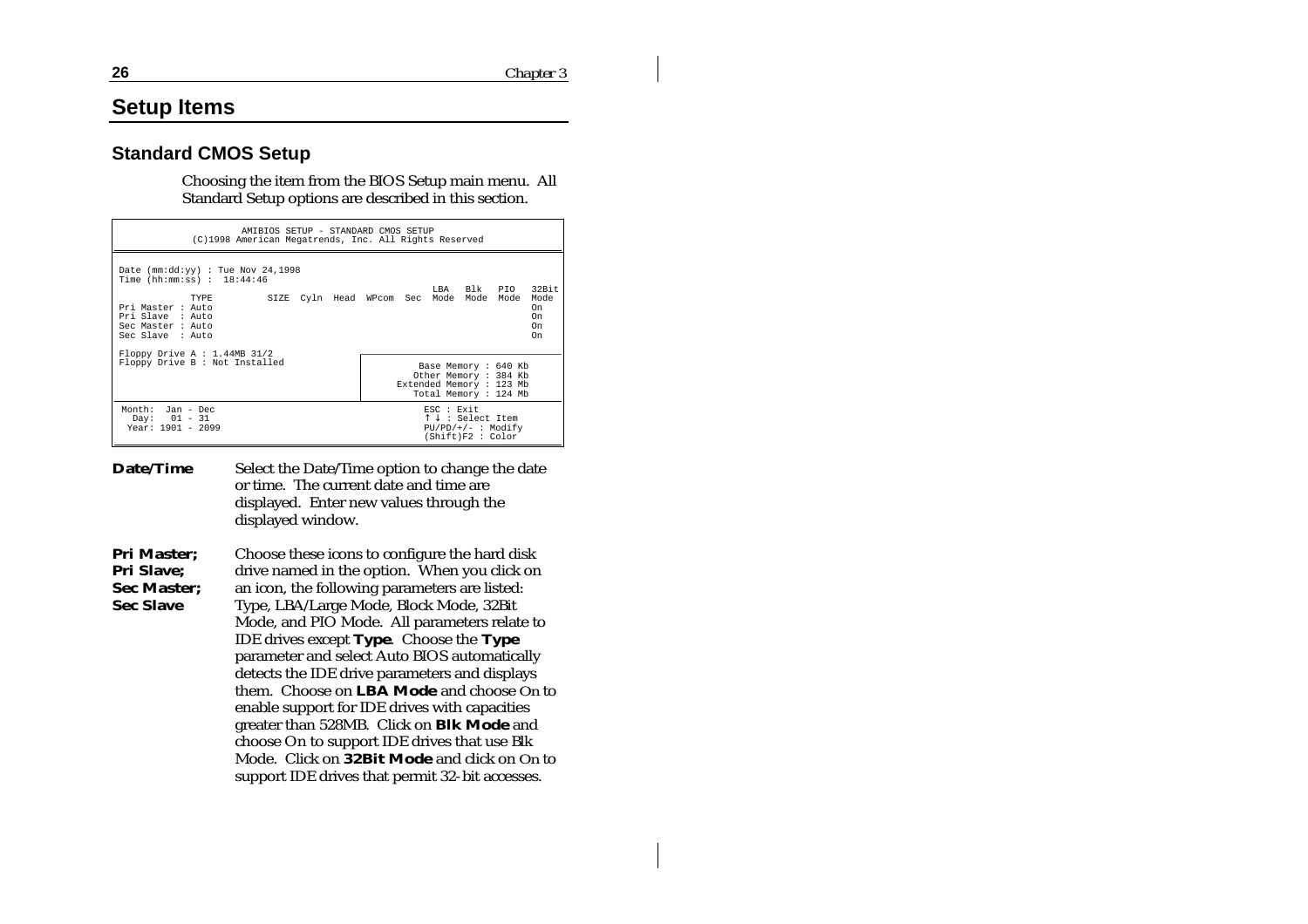**Floppy Drive A; B** Choose the Floppy Drive A or B icon to specify the floppy drive type. The settings are 360KB  $51/4$ ", 1.2MB  $51/4$ ", 720KB  $31/2$ ", 1.44MB  $31/2$ ", or  $2.88\mathrm{MB}$   $31\mathrm{/g}$ ".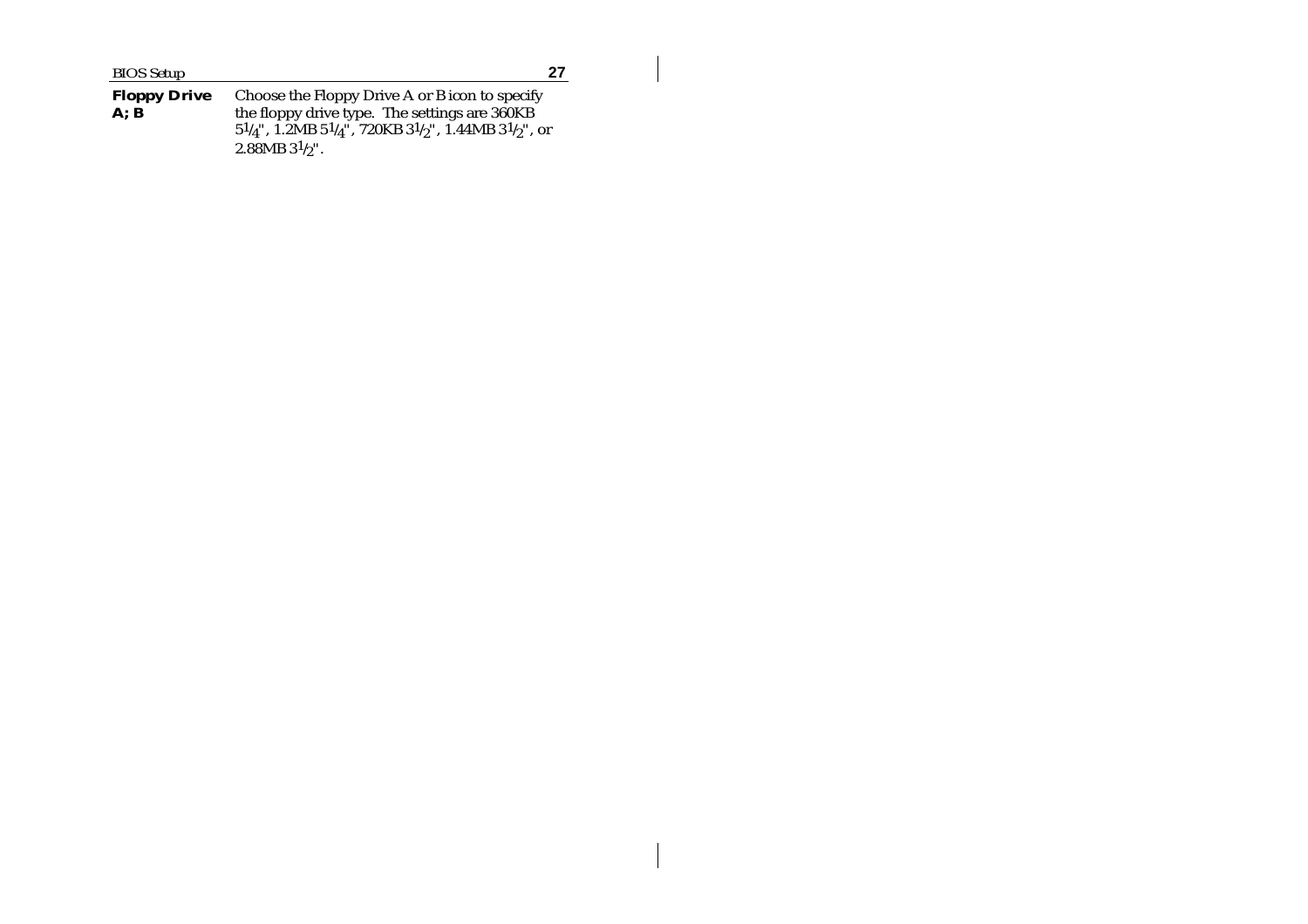# **Advanced CMOS Setup**

Choosing the item from the BIOS Setup main menu. All Advanced Setup options are described in this section.

| AMIBIOS SETUP - ADVANCED CMOS SETUP<br>(C)1998 American Megatrends, Inc. All Rights Reserved                                                                                                                                                                                                                                                                    |                                                                                             |                                                                                                                                                       |                                                           |  |
|-----------------------------------------------------------------------------------------------------------------------------------------------------------------------------------------------------------------------------------------------------------------------------------------------------------------------------------------------------------------|---------------------------------------------------------------------------------------------|-------------------------------------------------------------------------------------------------------------------------------------------------------|-----------------------------------------------------------|--|
| 1st Boot Device<br>2nd Boot Device<br>3rd Boot Device<br>4th Boot Device<br>Try Other Boot Devices Yes<br>S.M.A.R.T. for Hard Disks Disabled<br>Ouick Boot<br>BootUp Num-Lock<br>Floppy Drive Swap Disabled<br>Floppy Drive Seek Disabled<br>PS/2 Mouse Support Enabled<br>Password Check<br>Boot to $OS/2 > 64MB$ Disabled<br>Internal Cache<br>External Cache | $TDE-0$<br>Floppy<br>ARMD-HDD<br>Disabled<br>Enabled<br>On<br>Setup<br>WriteBack<br>Enabled | D000,16K Shadow<br>D400.16K Shadow<br>D800.16K Shadow<br>DC00.16K Shadow                                                                              | Disabled<br>Disabled<br>Disabled<br>Disabled              |  |
| System BIOS Cacheable<br>C000,16K Shadow<br>C400,16K Shadow<br><b>Cached</b><br>C800.16K Shadow<br>CC00.16K Shadow                                                                                                                                                                                                                                              | Enabled<br>Cached<br>Disabled<br>Disabled                                                   | ESC : Quit<br>$: Help$ $PU/PD/+/ : Modify$<br>F1<br>F5<br>: Old Values (Shift)F2 : Color<br>F6<br>: Load BIOS Defaults<br>F7<br>: Load Setup Defaults | $\uparrow \downarrow \rightarrow \leftarrow:$ Select Item |  |

| <b>1st Boot Device;</b><br><b>2nd Boot Device;</b><br>3rd Boot Device;<br><b>4th Boot Device</b> | Set these options to select the boot<br>sequence from different booting devices.                                                |
|--------------------------------------------------------------------------------------------------|---------------------------------------------------------------------------------------------------------------------------------|
| <b>Try Other Boot</b><br><b>Devices</b>                                                          | Choose Yes or No to search other boot<br>devices to boot up the system when all the<br>options in the previous function failed. |
| <b>S.M.A.R.T</b> for Hard<br><b>Disks</b>                                                        | Choose Enabled or Disabled. This option<br>allows you to utilize the S.M.A.R.T.<br>function of HDDs.                            |
| Quick Boot                                                                                       | Set this option to Enabled to permit BIOS<br>to boot within 5 seconds.                                                          |
| <b>Boot Up Num-Lock</b>                                                                          | Set this option to turn on Num Lock key<br>when the system is powered on.                                                       |
| <b>Floppy Drive Swap</b>                                                                         | This option allows you to swap floppy<br>drives between A: and B:.                                                              |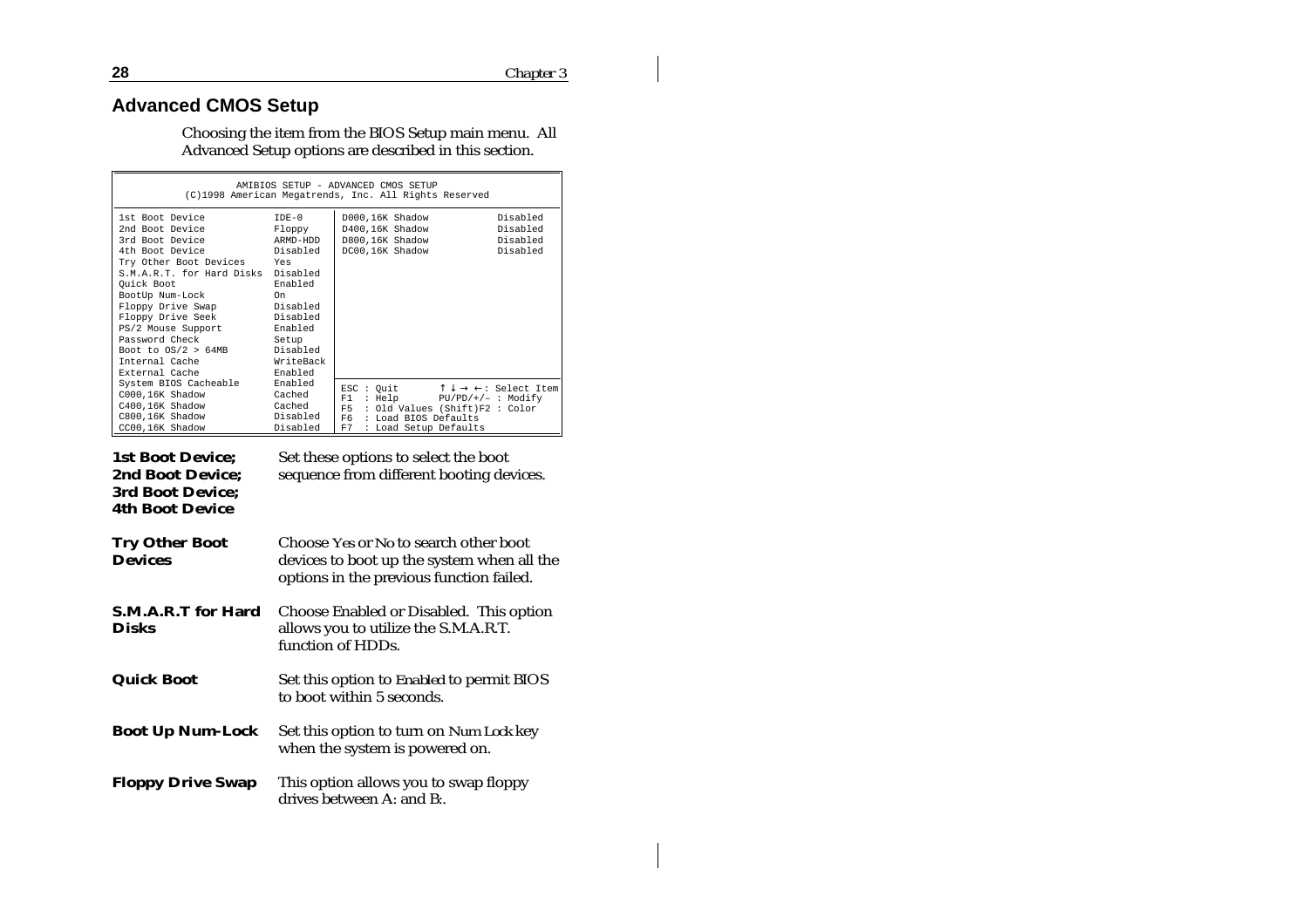| <b>BIOS</b> Setup                                    | 29                                                                                                                                                                                                                                                                                                                                                                                                                                                                |  |  |
|------------------------------------------------------|-------------------------------------------------------------------------------------------------------------------------------------------------------------------------------------------------------------------------------------------------------------------------------------------------------------------------------------------------------------------------------------------------------------------------------------------------------------------|--|--|
| <b>Floppy Drive Seek</b>                             | Choose Enabled or Disabled. Disabled<br>provides a faster boot and reduces the<br>possibility of damaging the heads.                                                                                                                                                                                                                                                                                                                                              |  |  |
|                                                      | <b>PS/2 Mouse Support</b> When this option is set to <i>Enabled</i> , BIOS<br>supports a PS/2-type mouse.                                                                                                                                                                                                                                                                                                                                                         |  |  |
| <b>Password Check</b>                                | This option specifies the type of BIOS<br>password protection that is implemented.<br>The settings are:<br>The password prompt appears<br>Setup:<br>only when an end user attempts<br>to run WinBIOS Setup.<br>A password prompt appears<br>Always:<br>every time the computer is<br>powered on or rebooted.<br>The BIOS password does not have to be<br>enabled. The end user sets the password<br>by choosing the Password icon on the<br>WinBIOS Setup screen. |  |  |
| <b>Boot to <math>OS/2 &gt;</math></b><br><b>64MB</b> | You need to set this option to Enabled<br>when using the OS/2 operating system<br>with installed DRAM which is greater than<br>64MB.                                                                                                                                                                                                                                                                                                                              |  |  |
| <b>Internal Cache;</b><br><b>External Cache</b>      | Set these two options to enable or disable<br>the internal/external cache.                                                                                                                                                                                                                                                                                                                                                                                        |  |  |
| <b>System BIOS</b><br><b>Cacheable</b>               | BIOS always copies the system BIOS from<br>ROM to RAM for faster execution. Set this<br>option to Enabled to permit the contents of<br>the F0000h RAM memory segment to be<br>written to and read from cache memory.                                                                                                                                                                                                                                              |  |  |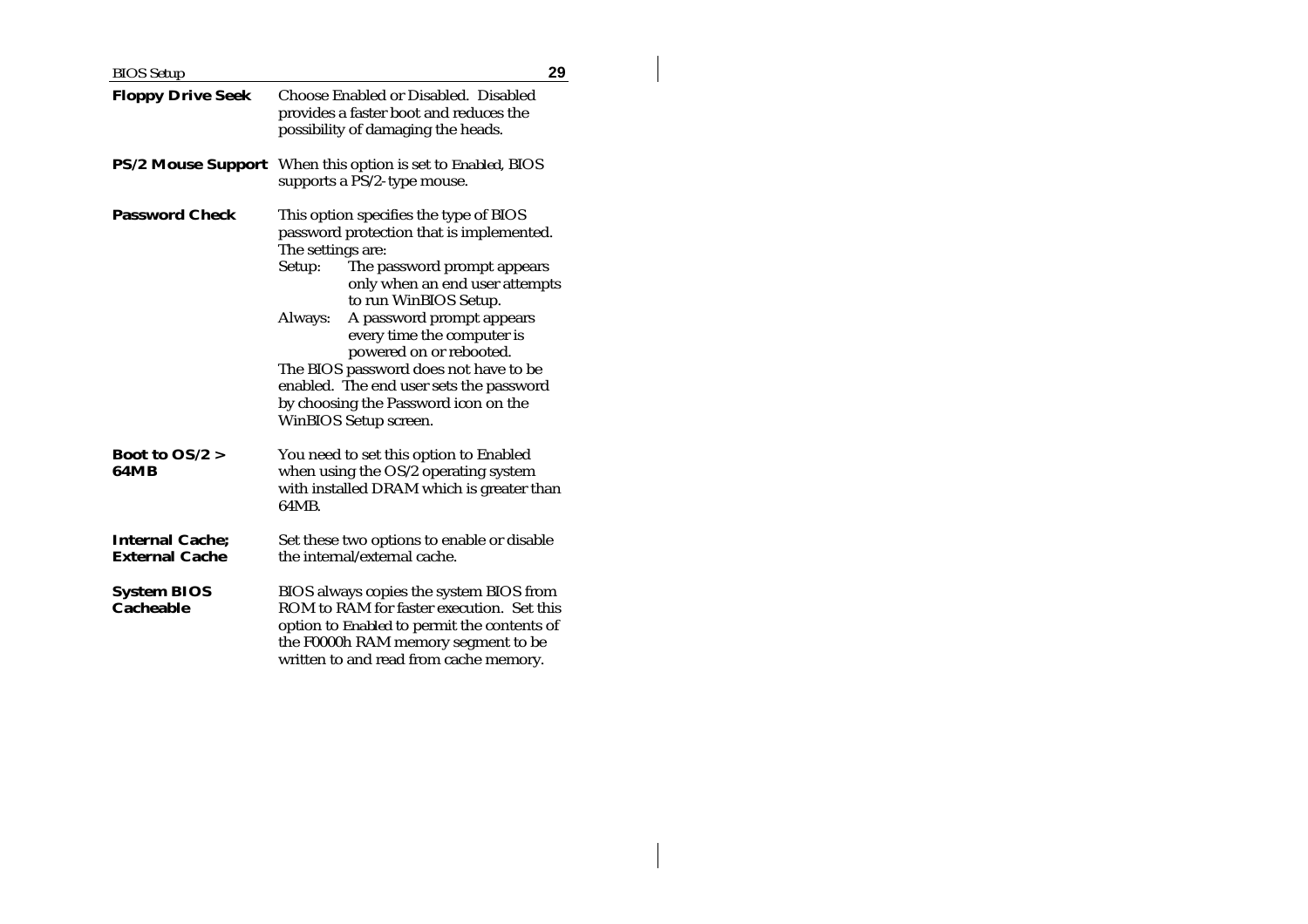| 30                       |           | Chapter 3                      |
|--------------------------|-----------|--------------------------------|
| <b>C000, 16K Shadow;</b> | Disabled: | The specified ROM is not       |
| <b>C400, 16K Shadow;</b> |           | copied to RAM.                 |
| <b>C800, 16K Shadow;</b> | Enabled:  | The contents of the ROM area   |
| CC00, 16K Shadow;        |           | are not only copied from ROM   |
| <b>D000, 16K Shadow;</b> |           | to RAM for faster execution,   |
| <b>D400, 16K Shadow;</b> |           | the contents of the RAM area   |
| <b>D800, 16K Shadow;</b> |           | can be written to or read from |
| DC00, 16K Shadow         |           | cache memory.                  |
|                          | Cached:   | The contents of the ROM area   |
|                          |           | are copied from ROM to RAM     |
|                          |           | for faster execution.          |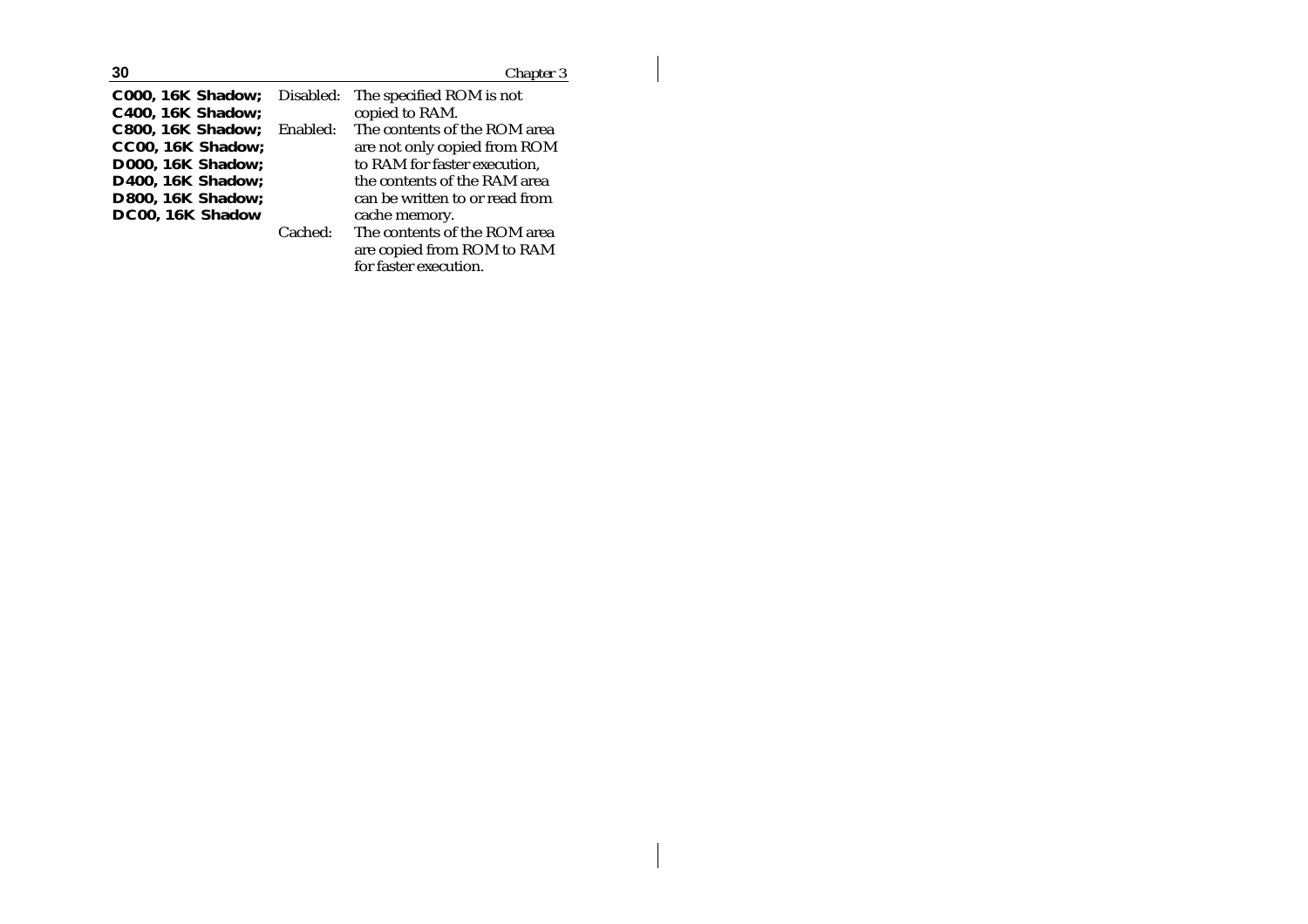# **Advanced Chipset Setup**

Choose the item from the BIOS Setup main menu. All Chipset Setup options are then displayed and are described in the following section:

| AMIBIOS SETUP - ADVANCED CHIPSET SETUP<br>(C)1998 American Megatrends, Inc. All Rights Reserved                                                                                                                                                                                                                                                                                                                                       |               |                                                                                                                                                                                                                  |  |  |
|---------------------------------------------------------------------------------------------------------------------------------------------------------------------------------------------------------------------------------------------------------------------------------------------------------------------------------------------------------------------------------------------------------------------------------------|---------------|------------------------------------------------------------------------------------------------------------------------------------------------------------------------------------------------------------------|--|--|
| Trend ChipAway Virus Enabled<br>AGP Share Memory Size 4M<br>UltraDMA Mode 6 Enabled<br>Graphics Win Size 64MB<br>Synchronous CPU/DRAM Disabled<br>RAS Precharge Time<br>3T<br>RAS to CAS Delay 3T<br>SDRAM Write Retire Rate X-1-1-1<br>CAS# Latency<br>Timing of Write L2 2-2-2<br>PCI Peer Concurrency Enabled<br>Memory Burst Control Enabled<br>CPU Arbitration on PCI Enabled<br>Memory Hole at 15M-16M Disabled<br>USB Function | 3T<br>Enabled |                                                                                                                                                                                                                  |  |  |
| USB LEgacy Support                                                                                                                                                                                                                                                                                                                                                                                                                    | Disabled      | ESC : Quit $\uparrow \downarrow \rightarrow \leftarrow$ : Select Item<br>: Help PU/PD/+/- : Modify<br>F1 -<br>: Old Values (Shift)F2 : Color<br>F5.<br>F6<br>: Load BIOS Defaults<br>F7<br>: Load Setup Defaults |  |  |

| <b>Trend ChipAway</b><br><b>Virus</b>  | Choose <i>Enabled</i> to activate the Trend<br>ChipAwayVirus function.                                                                                                                                                                             |
|----------------------------------------|----------------------------------------------------------------------------------------------------------------------------------------------------------------------------------------------------------------------------------------------------|
| <b>AGP Share</b><br><b>Memory Size</b> | Set this option to select VGA frame buffer<br>size that share from system memory.                                                                                                                                                                  |
| <b>UltraDMA</b> Mode                   | Set this option to enable the IDE transfer<br>mode setting to UltraDMA mode.                                                                                                                                                                       |
| <b>Graphics Win Size</b>               | Set this option to select the memory-mapped.<br>Graphics data structures can reside in the<br>Graphics Aperture. Use the default setting.                                                                                                          |
| <b>Synchronous</b><br><b>CPU/DRAM</b>  | Set this option to enable synchronous CPU<br>with SDRAM or not. If synchronous mean<br>that the frequancy speed of CPU & SDRAM<br>is same. When CPU external Frequancy is<br>100MHz, then the speed of SDRAM should<br>meet the PC100 spec. (8ns). |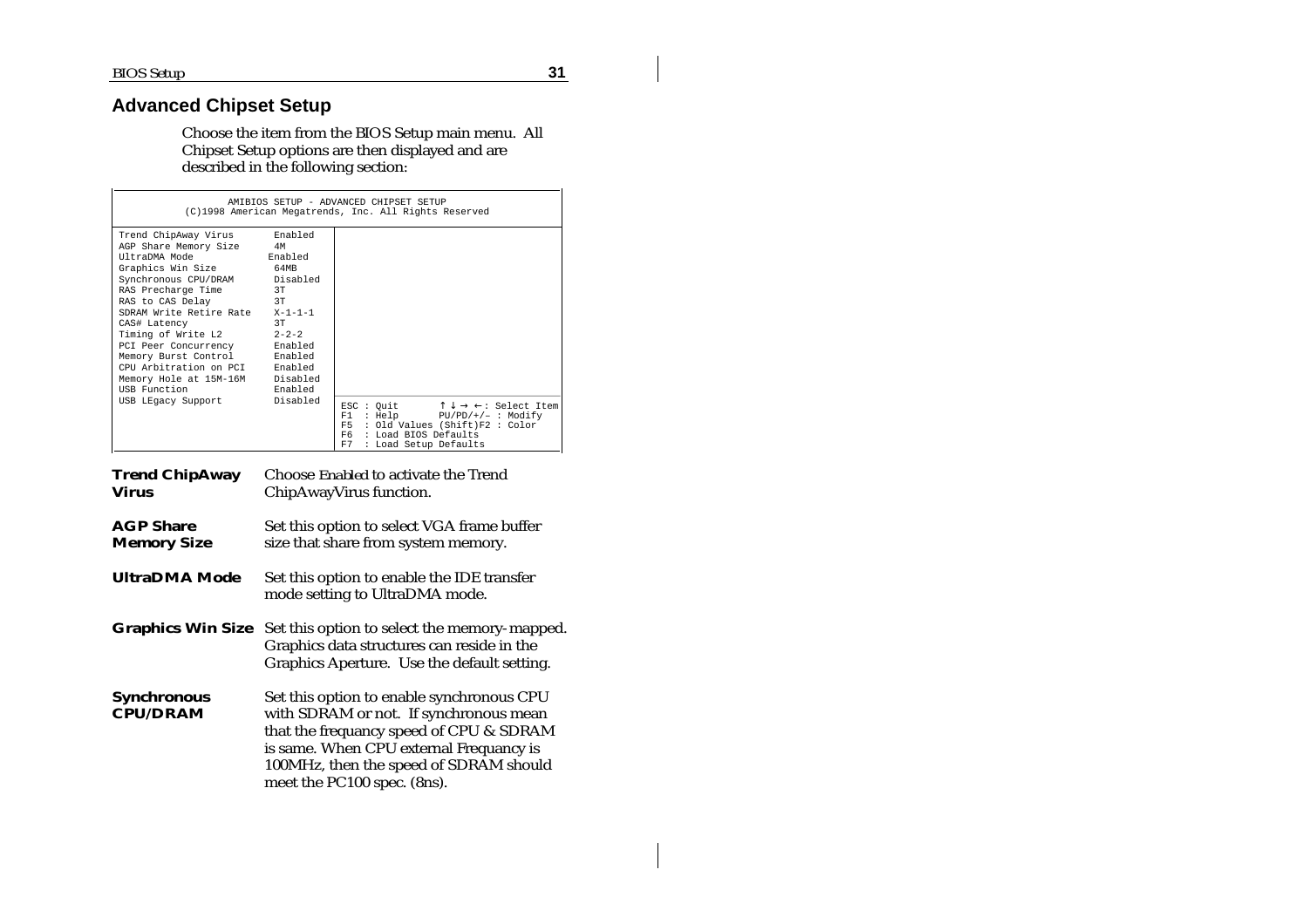| 32                                                             | Chapter 3                                                                                                                                                                                                                                                               |
|----------------------------------------------------------------|-------------------------------------------------------------------------------------------------------------------------------------------------------------------------------------------------------------------------------------------------------------------------|
| <b>RAS Precharge</b><br>Time                                   | Set this option to select the proper SDRAM<br>RAS precharge time.                                                                                                                                                                                                       |
| <b>RAS to CAS Delay</b>                                        | Set this option to select the proper delay time<br>of SDRAM RAS to CAS.                                                                                                                                                                                                 |
| <b>SDRAM Write</b><br><b>Retire Rate</b><br><b>CAS Latency</b> | Set this option to select the proper Write<br>retire rate for SDRAM in burst mode/burst<br>mode cycle.<br>This option is designed to select the SDRAM<br>CAS Latency.                                                                                                   |
|                                                                | <b>Timing of Write L2</b> Set this option to select the proper timing of<br>L <sub>2</sub> Write.                                                                                                                                                                       |
| <b>PCI Peer</b><br><b>Concurrency</b>                          | When this option is enabled, the CPU to<br>L2/DRAM accesses are allowed to perform<br>concurrency with PCI to PCI accesses.                                                                                                                                             |
| <b>Memory Burst</b><br><b>Control</b>                          | Set this option to enable the Host bridge to<br>generate memory burst cycles.                                                                                                                                                                                           |
| PCI                                                            | <b>CPU Arbitration on</b> When this option is disabled, allow the Host<br>bridge to stop the CPU operation from<br>program in not longer than the specified<br>predefined timer then to serve PCI masters,<br>and the minimum access time for CPU is not<br>guaranteed. |
| <b>Memory Hole at</b><br>$15M-16M$                             | Set this option to enable Memory Hole at<br>15MB~16MB memory address, that will be<br>permit the memory management program<br>under legacy operating system (ex. DOS) to<br>control the block memory at 15MB~16MB.                                                      |
| <b>USB Function</b>                                            | Set this option to enable the system BIOS<br>USB (Universal serial Bus) functions.                                                                                                                                                                                      |
| <b>USB Legacy</b><br><b>Support</b>                            | Set this option to enable the passive release<br>on the USB (Universal Serial Bus).                                                                                                                                                                                     |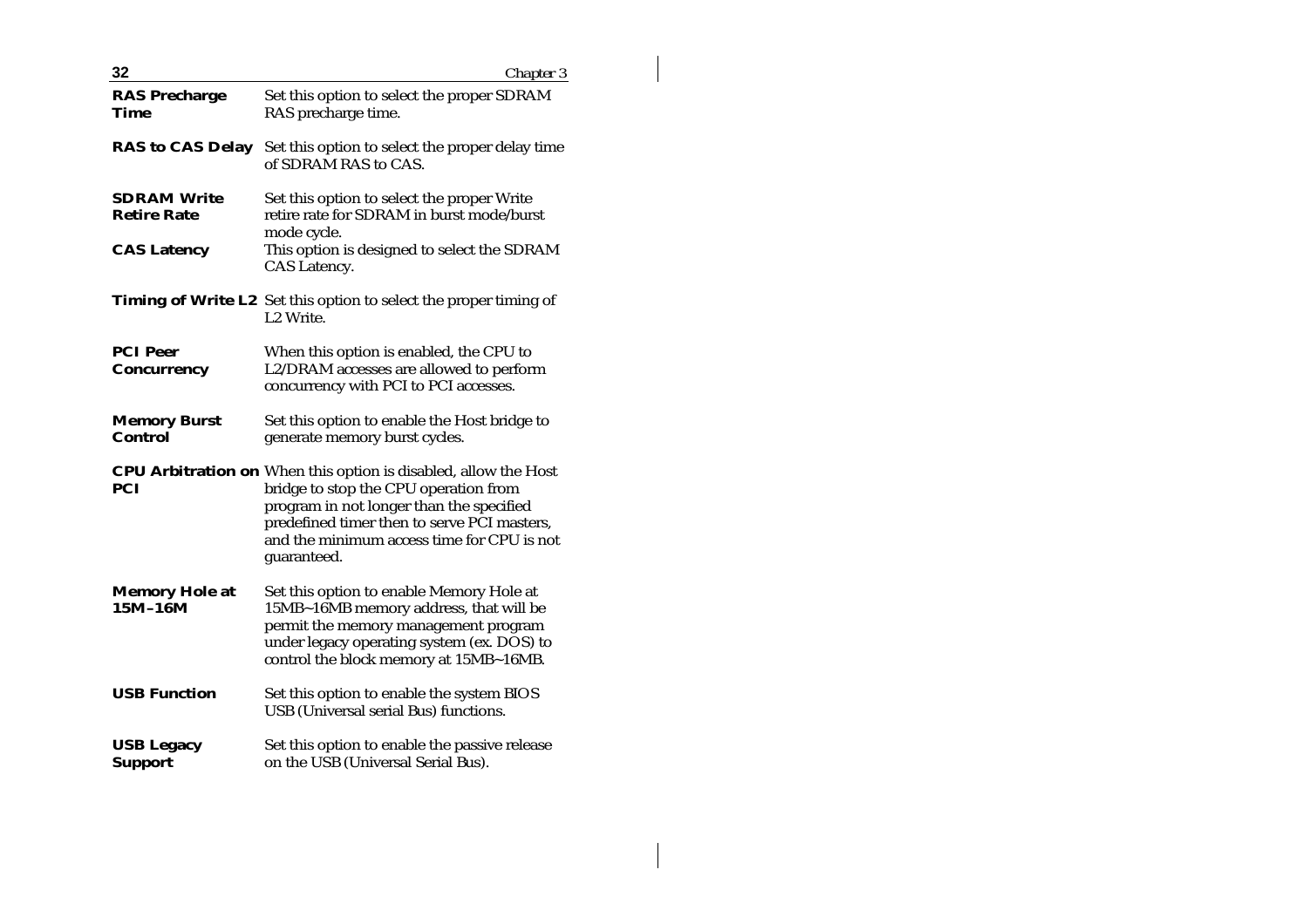# **Power Management Setup**

Choosing the item from BIOS Setup main menu.

| AMIBIOS SETUP - POWER MANAGEMENT SETUP<br>(C)1998 American Megatrends, Inc. All Rights Reserved |         |                                      |                                                           |  |
|-------------------------------------------------------------------------------------------------|---------|--------------------------------------|-----------------------------------------------------------|--|
| ACPI Aware O/S                                                                                  | Yes     | RTC Alarm Minute                     | 30                                                        |  |
| Power Management/APM Enabled                                                                    |         | RTC Alarm Second                     | 30                                                        |  |
| Suspend Time Out (Minute) Disabled                                                              |         |                                      |                                                           |  |
| Display Activity                                                                                | Iqnore  |                                      |                                                           |  |
| IRO3                                                                                            | Both.   |                                      |                                                           |  |
| IRO4                                                                                            | Both.   |                                      |                                                           |  |
| IR05                                                                                            | Iqnore  |                                      |                                                           |  |
| IR07                                                                                            | Both    |                                      |                                                           |  |
| IRO9                                                                                            | Iqnore  |                                      |                                                           |  |
| IRO10                                                                                           | Iqnore  |                                      |                                                           |  |
| IRO11                                                                                           | Iqnore  |                                      |                                                           |  |
| IRO13                                                                                           | Iqnore  |                                      |                                                           |  |
| IRO14                                                                                           | Iqnore  |                                      |                                                           |  |
| IRO15                                                                                           | Ignore  |                                      |                                                           |  |
| Power Button Function                                                                           | Suspend |                                      |                                                           |  |
| Hot Key Resume From Off Disabled                                                                |         | ESC : Quit                           | $\uparrow \downarrow \rightarrow \leftarrow:$ Select Item |  |
| Ring On Resume From Off Disabled                                                                |         | : Help<br>F1<br>$PU/PD/+/-$ : Modify |                                                           |  |
| RTC Alarm Resume From Off Disabled                                                              |         | : Old Values (Shift)F2 : Color<br>F5 |                                                           |  |
| RTC Alarm Date                                                                                  | 15      | F6.<br>: Load BIOS Defaults          |                                                           |  |
| RTC Alarm Hour                                                                                  | 12.     | F7<br>: Load Setup Defaults          |                                                           |  |

| <b>ACPI Aware O/S</b>                  | Set this option to Yes to enable the ACPI<br>specifications for OS.                                                                                                                                                                                                                                        |
|----------------------------------------|------------------------------------------------------------------------------------------------------------------------------------------------------------------------------------------------------------------------------------------------------------------------------------------------------------|
| <b>Power Management/</b><br>APM        | Set this option to enable power<br>management features and APM<br>(Advanced Power Management).                                                                                                                                                                                                             |
| <b>Suspend Time Out</b><br>(Minute)    | This option specified the length of<br>system inactivity while in Full power on<br>state. When this length of time expires,<br>the computer enters the suspend mode.                                                                                                                                       |
| <b>Display Activity;</b><br>IRQ [3~15] | When set to Yes or Both, these options<br>enable event monitoring on the<br>specified hardware interrupt request line<br>and the computer is in a power saving<br>state, BIOS watches for activity on the<br>specified IRQ line. The computer enters<br>the full on power state if any activity<br>occurs. |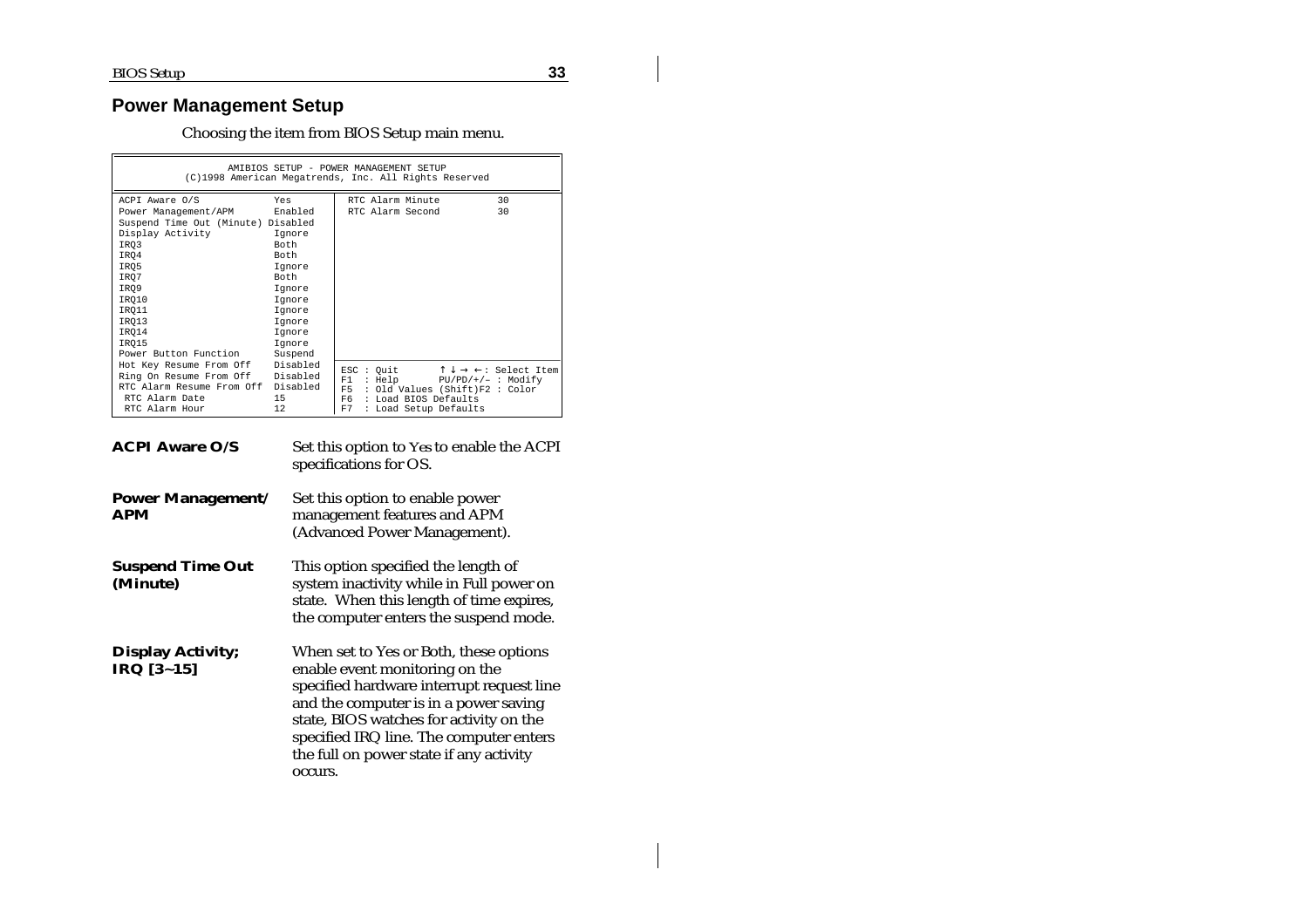| 34                                                                                                      | Chapter 3                                                                                                                                                                         |
|---------------------------------------------------------------------------------------------------------|-----------------------------------------------------------------------------------------------------------------------------------------------------------------------------------|
|                                                                                                         | <b>Power Button Function</b> Set this option to specify the operation<br>of Soft-Off by the Power Button.                                                                         |
| OFF                                                                                                     | <b>Hot Key Resume From</b> Set this option to enable the Keyboard<br>Power On function, and the hot key<br>combination is <ctrl>+<alt>+<back<br>Space&gt;.</back<br></alt></ctrl> |
| OFF                                                                                                     | <b>Ring On Resume From</b> Set this option to enable the signals of<br>Modem Ring/LAN to wake up the<br>system from the Soft-Off/Suspend state.                                   |
| <b>RTC Alarm Resume</b><br>From OFF                                                                     | Set this option to enable the RTC Alarm<br>to wake up the system which is Soft Off.                                                                                               |
| <b>RTC Alarm Date:</b><br><b>RTC Alarm Hour;</b><br><b>RTC Alarm Minute;</b><br><b>RTC Alarm Second</b> | Set these options to specify the RTC<br>Alarm time on<br>Date/Hour/Minute/Second.                                                                                                 |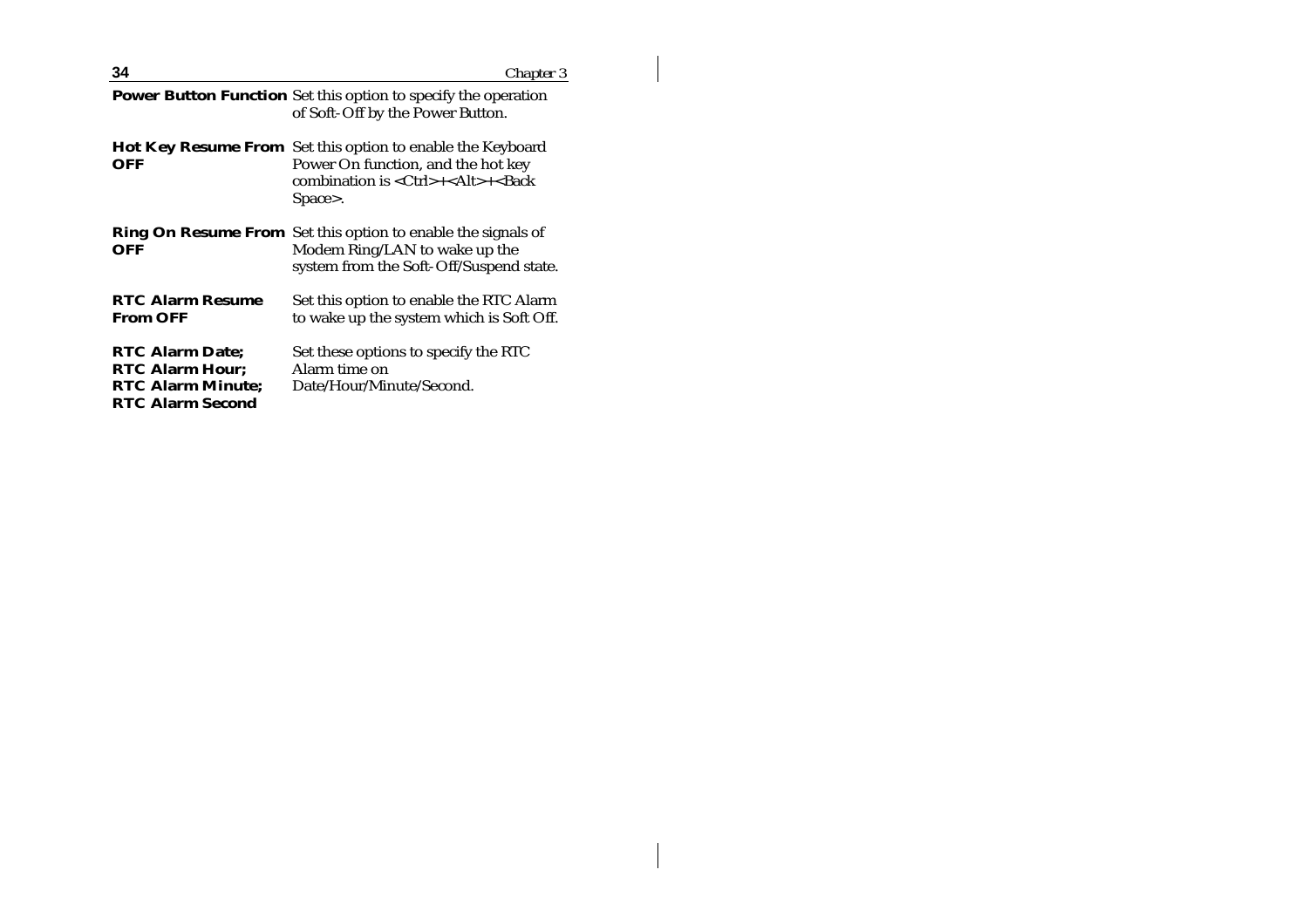# **PCI/Plug and Play Setup**

Choose the item from the BIOS Setup main menu.

| AMIBIOS SETUP - PCI / PLUG AND PLAY SETUP<br>(C)1998 American Megatrends, Inc. All Rights Reserved                                                                                                                                                                                    |                                                                                                           |                                                                                                                                 |                                                                                   |
|---------------------------------------------------------------------------------------------------------------------------------------------------------------------------------------------------------------------------------------------------------------------------------------|-----------------------------------------------------------------------------------------------------------|---------------------------------------------------------------------------------------------------------------------------------|-----------------------------------------------------------------------------------|
| Plug and Play Aware 0/S<br>Clear NVRAM<br>PCI VGA Palette Snoop<br>PCI Slot1 IRO Priority<br>PCI Slot2 IRO Priority Auto<br>PCI Slot3 IRO Priority Auto<br>DMA Channel 0<br>DMA Channel 1<br>DMA Channel 3<br>DMA Channel 5<br>DMA Channel 6<br>DMA Channel 7<br>IRO3<br>IRO4<br>IRO5 | Yes<br>NO.<br>Disabled<br>Auto<br>PnP<br>PnP<br>PnP<br>PnP<br>PnP<br>PnP<br>PCI/PnP<br>PCI/PnP<br>PCI/PnP | IRO15<br>Reserved Memory Size Disabled<br>Reserved Memory Address C8000                                                         | PCI/PnP                                                                           |
| IRO7<br>IRO9<br>IRO10<br>IRO11<br>IRO14                                                                                                                                                                                                                                               | PCI/PnP<br>PCI/PnP<br>PCI/PnP<br>PCI/PnP<br>PCI/PnP                                                       | ESC : Ouit<br>: He1p<br>F1<br>F5<br>: Old Values (Shift)F2 : Color<br>F6<br>: Load BIOS Defaults<br>F7<br>: Load Setup Defaults | $\uparrow \downarrow \rightarrow \leftarrow:$ Select Item<br>$PU/PD/+/-$ : Modify |

| Plug and Play   | Set this option to Yes if the operation system in |
|-----------------|---------------------------------------------------|
| <b>Aware OS</b> | this computer is aware of and follows the Plug    |
|                 | and Play specification. Currently, only           |
|                 | Windows 95 is PnP-aware.                          |

**Clear NVRAM** Set this option to *Yes* to clear NVRAM.

**PCI VGA Palette Snoop** When this option is set to Enabled, multiple VGA devices operating on different buses can handle data from the CPU on each set of palette registers on every video device. Bit 5 of the command register in the PCI device configuration space is the VGA Palette Snoop bit.

| <b>PCI Slot1/2/3</b> | Set these options to specify the priority IRQ to |
|----------------------|--------------------------------------------------|
| <b>IRQ Priority</b>  | be used for any PCI devices installed in PCI     |
|                      | expansion slots 1 through 3.                     |

**DMA Channel 0,** These options specify the bus that the specified **1, 3, 5, 6, 7** DMA channel is used on.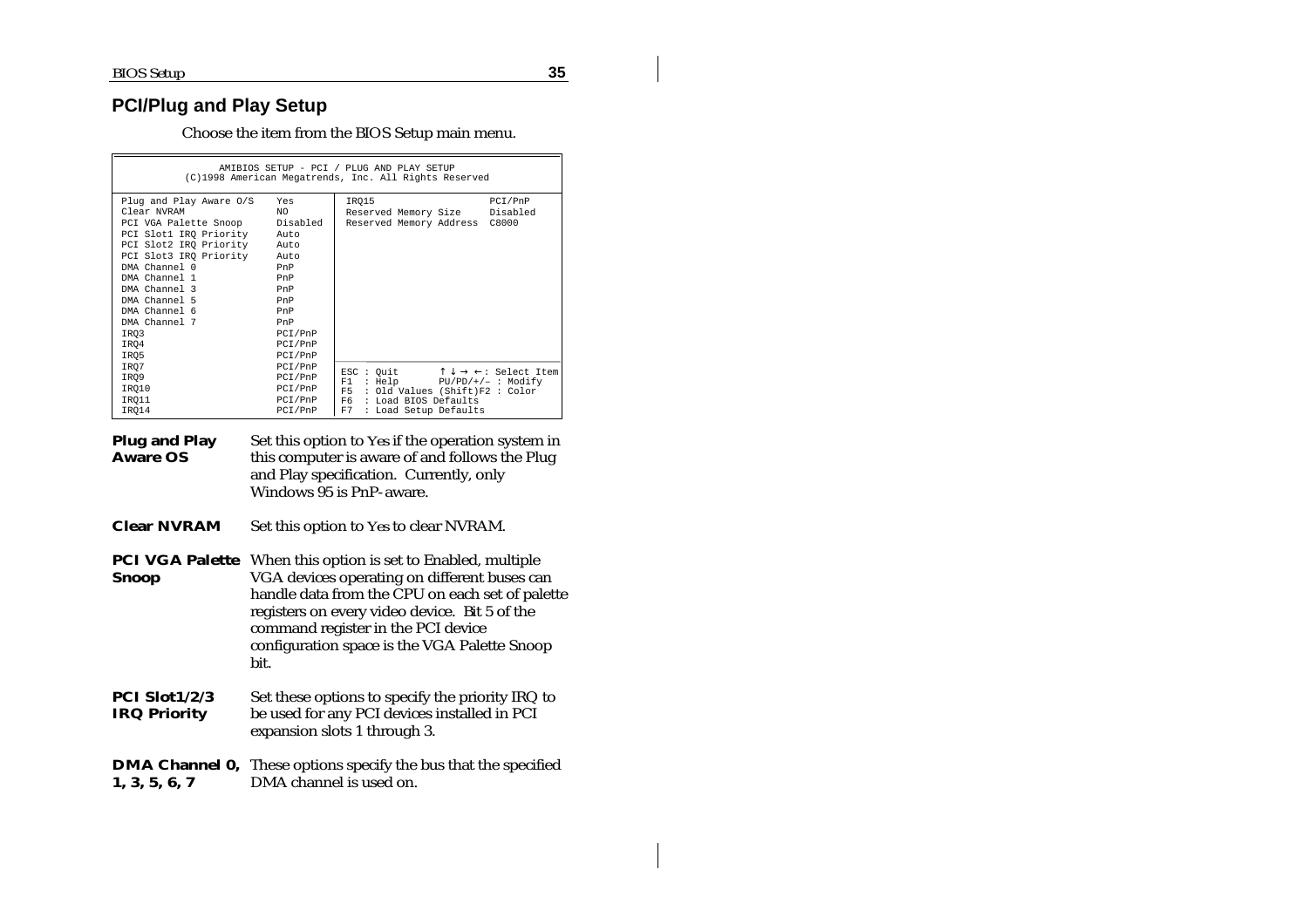| 36                                    | Chapter 3                                                                                                                                         |
|---------------------------------------|---------------------------------------------------------------------------------------------------------------------------------------------------|
| IRQ3, 4, 5, 7, 9,<br>10, 11, 14, 15   | These options specify the bus that the specified<br>IRQ line is used on. These options allow you to<br>reserve IRQs for legacy ISA adapter cards. |
| <b>Reserved</b><br><b>Memory Size</b> | This option is designed to be used for reserving<br>memory for the IO card.                                                                       |
| <b>Reserved</b>                       | This option is designed to be used for reserving<br>Memory Address memory address for the IO card.                                                |

 $\begin{array}{c} \hline \end{array}$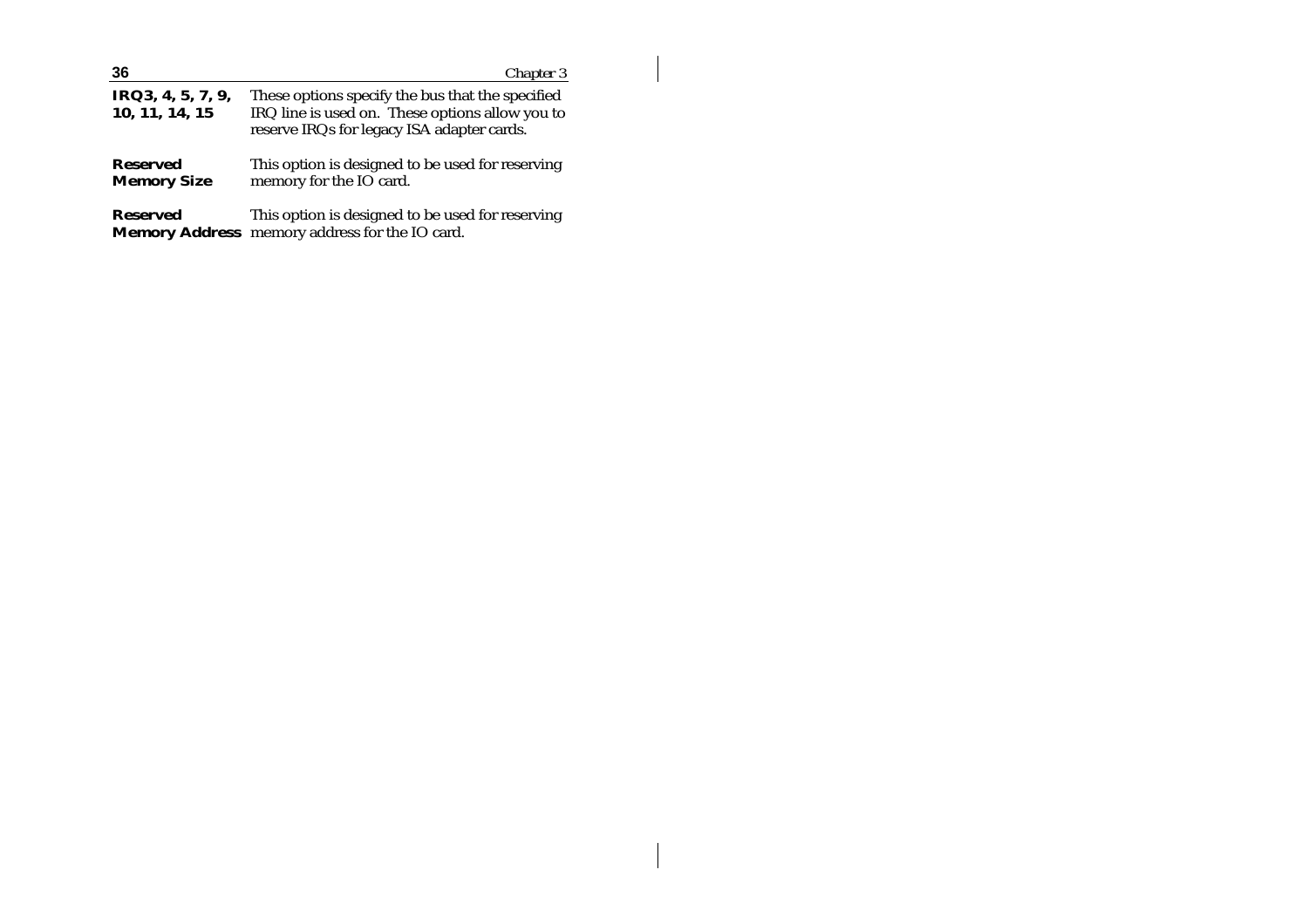### **Peripheral Setup**

Choose the item from the BIOS Setup main menu.

| AMIBIOS SETUP - PERIPHERAL SETUP<br>(C)1998 American Megatrends, Inc. All Rights Reserved                                                                                                                                                  |                                                                                       |                                                                                                                                                                                                                   |
|--------------------------------------------------------------------------------------------------------------------------------------------------------------------------------------------------------------------------------------------|---------------------------------------------------------------------------------------|-------------------------------------------------------------------------------------------------------------------------------------------------------------------------------------------------------------------|
| OnBoard FDC<br>Serial Port1<br>Serial Port2<br>Onboard IR Port<br>TR Mode<br>IR Duplex<br>OnBoard Parallel Port. Auto<br>Port Mode<br>Port IRO<br>Port DMA Channel N/A<br>Onboard PCI IDE<br>Onboard AGP VGA<br>Onboard Sound Card Enabled | Auto<br>Auto<br>Aut.o<br>Disabled<br>HPSIR<br>Half<br>Normal<br>Aut.o<br>Both<br>Auto |                                                                                                                                                                                                                   |
|                                                                                                                                                                                                                                            |                                                                                       | $\uparrow \downarrow \rightarrow \leftarrow:$ Select Item<br>ESC : Quit<br>: Help PU/PD/+/- : Modify<br>F1<br>: Old Values (Shift)F2 : Color<br>F5.<br>: Load BIOS Defaults<br>F6.<br>F7<br>: Load Setup Defaults |

- **OnBoard FDC** This option enables the FDC (Floppy Drive Controller) on the motherboard or auto detects the FDC.
- **Serial Port1** This option specifies the base I/O port address of serial port 1.
- **Serial Port2** This option specifies the base I/O port address of serial port 2.
- **OnBoard IR Port** Set this option to enable the serial port2 redirected to support IR function.
- **IR Mode** Set this option to select type of IR mode.
- **IR Duplex** This option is to specify the Duplex mode for Infra Red interface.
- **OnBoard Parallel** This option specifies the base I/O port address **Port** of the parallel port on the motherboard.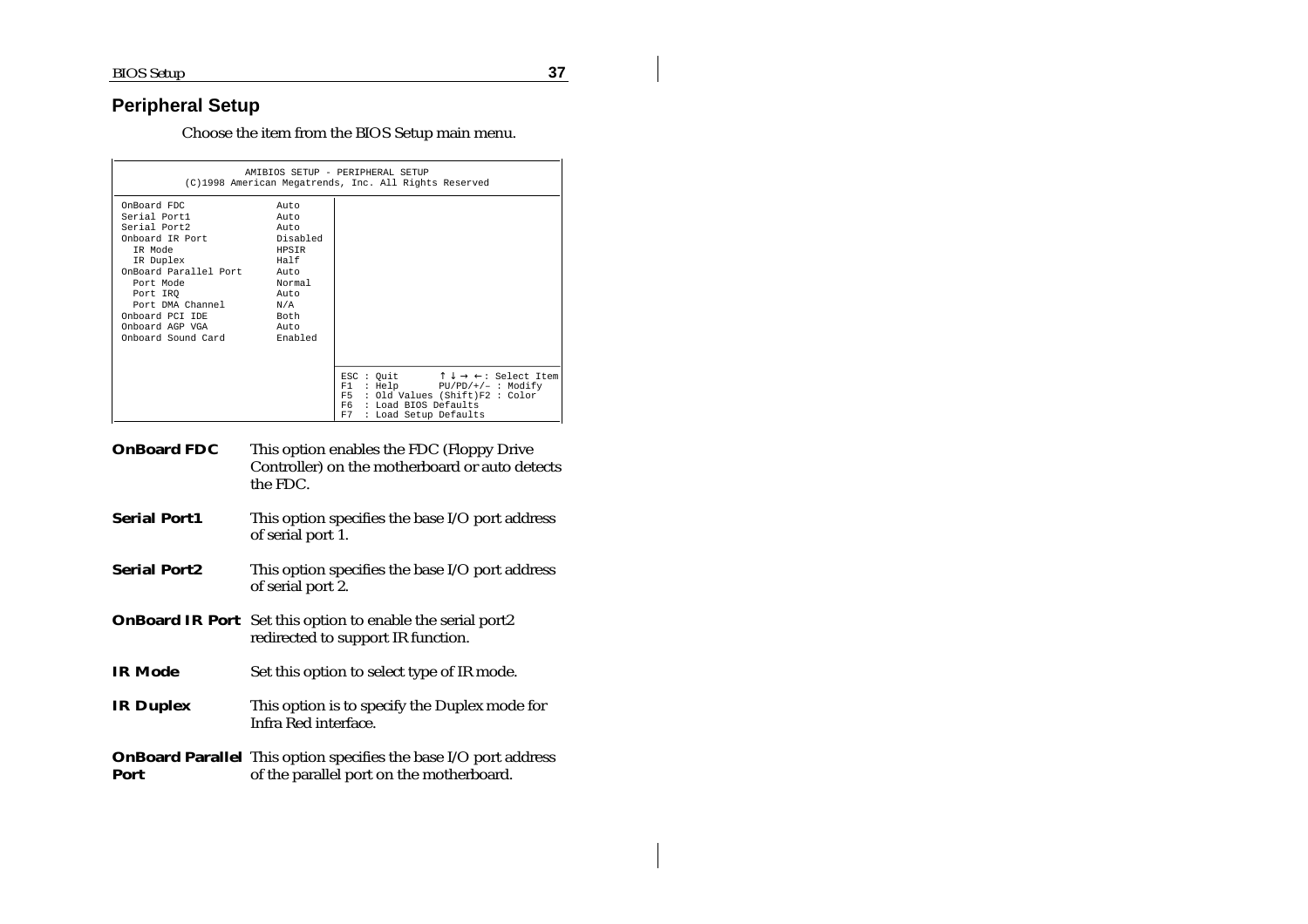| 38                           | Chapter 3                                                                                                         |
|------------------------------|-------------------------------------------------------------------------------------------------------------------|
| <b>Port Mode</b>             | Depends on the type of your external device<br>which connects to this port to choose Normal,<br>EPP. or ECP mode. |
| <b>Port IRQ</b>              | This option specifies IRQ to parallel port.                                                                       |
| Port DMA<br><b>Channel</b>   | This option is only available if the setting of the<br>Parallel Port Mode option is EPP/ECP.                      |
|                              | <b>Onboard PCI IDE</b> This option specifies the channel used by the<br>IDE controller on the motherboard.        |
| <b>Onboard AGP</b><br>VGA    | Set this option to enable the onboard AGP<br>VGA.                                                                 |
| <b>Onboard Sound</b><br>Card | Set this option to enable the onboard Sound<br>Pro.                                                               |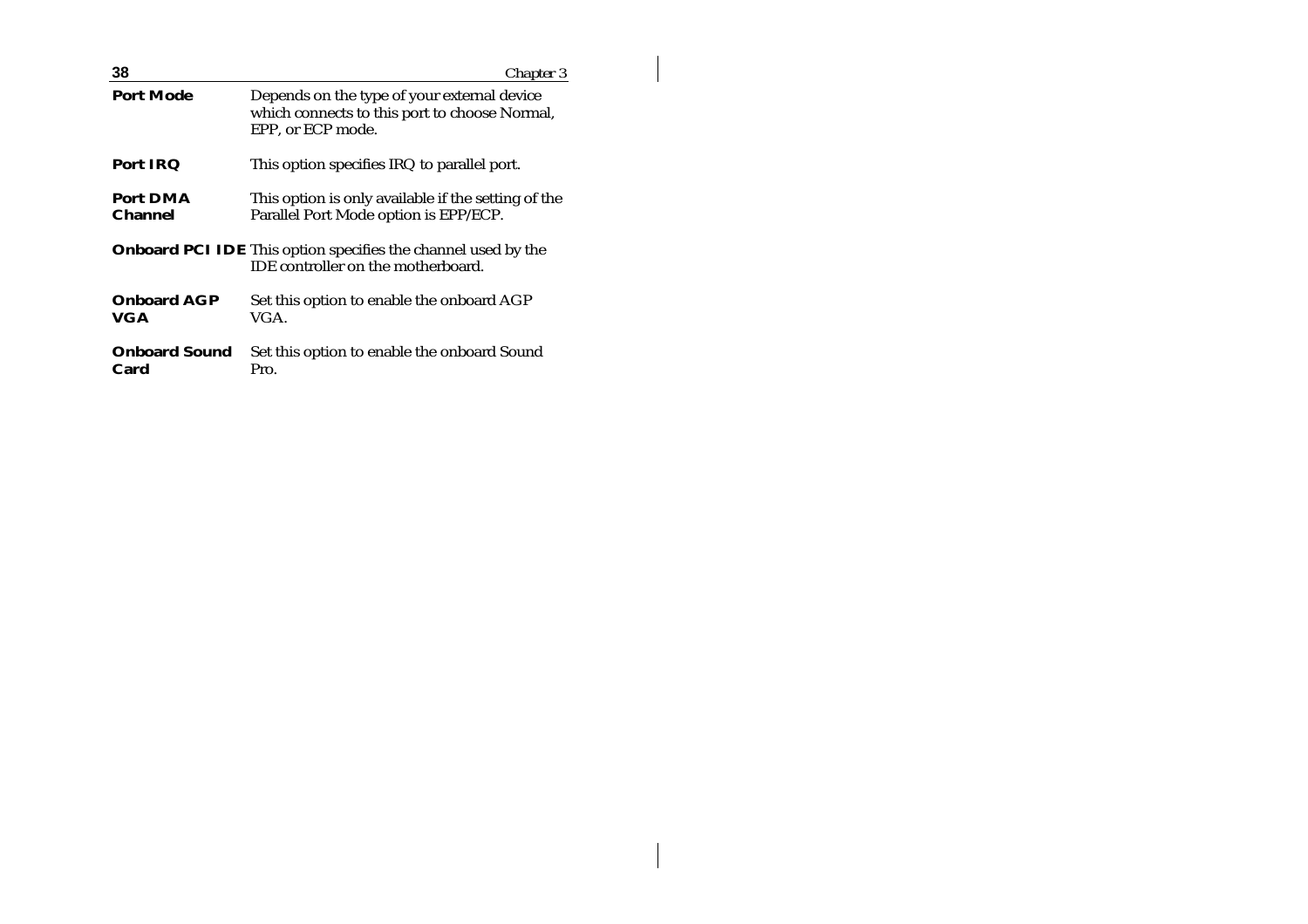# **CPU Plug and Play Setup**

Choose this item from the BIOS Setup main menu.

| AMIBIOS SETUP - CPU PLUG AND PLAY SETUP<br>(C)1998 American Megatrends, Inc. All Rights Reserved                                                                                                                                                          |                                                                       |                                                                                                                                                                                                                     |
|-----------------------------------------------------------------------------------------------------------------------------------------------------------------------------------------------------------------------------------------------------------|-----------------------------------------------------------------------|---------------------------------------------------------------------------------------------------------------------------------------------------------------------------------------------------------------------|
| CPU Plug & Play<br>CPU Brand<br>VCCore Voltage<br>CPU Speed<br>CPU Frequency Ratio 4.0X<br>CPU External Frequency 100Mhz<br>-=System Hardware Monitor=-<br>CPU Temperature<br>System FAN Speed 0 RPM<br>CPU FAN Speed<br>0 RPM<br>$+12.000V$<br>$+5.000V$ | Auto<br>AMD-K6-2<br>2.2V<br>400Mhz<br>47C/116F<br>11.750 V<br>4.921 V |                                                                                                                                                                                                                     |
| $+3.300V$<br>Vcore                                                                                                                                                                                                                                        | 3.250 V<br>$2.203 \text{ V}$                                          | $\uparrow \downarrow \rightarrow \leftarrow:$ Select Item<br>ESC : Quit<br>$: Help$ $PU/PD/+/ : Modify$<br>F1<br>: Old Values (Shift)F2 : Color<br>F5<br>F6.<br>: Load BIOS Defaults<br>F7<br>: Load Setup Defaults |

- **CPU Plug & Play** Set this option to *Auto*, then CPU will be able to detect external frequencies automatically; when it is set to *Manual*, then it allows the user to set CPU frequency, ratio, and voltage.
- **CPU Brand** This option is displayed only to show the CPU name.
- **VCCore Voltage** Set this option to select the voltage of CPU core when the previous option (CPU Plug  $\&$ Play) is set to Manual.
- **CPU Speed** Set this option to select speed of CPU when the previous option (CPU Plug & Play) is set to Auto.

| <b>CPU Frequency</b> | Select a correct CPU ratio to match your CPU.      |
|----------------------|----------------------------------------------------|
| <b>Ratio</b>         | The ratio includes 2, 2.5, 3, 3.5, 4, 4.5, 5, 5.5, |
|                      | 6. etc.                                            |
| <b>CPU External</b>  | Select a correct CPU external frequency to         |
| <b>Frequency</b>     | match your CPU. that includes 60, 66, 75, 83,      |
|                      | 95, 100 MHz.                                       |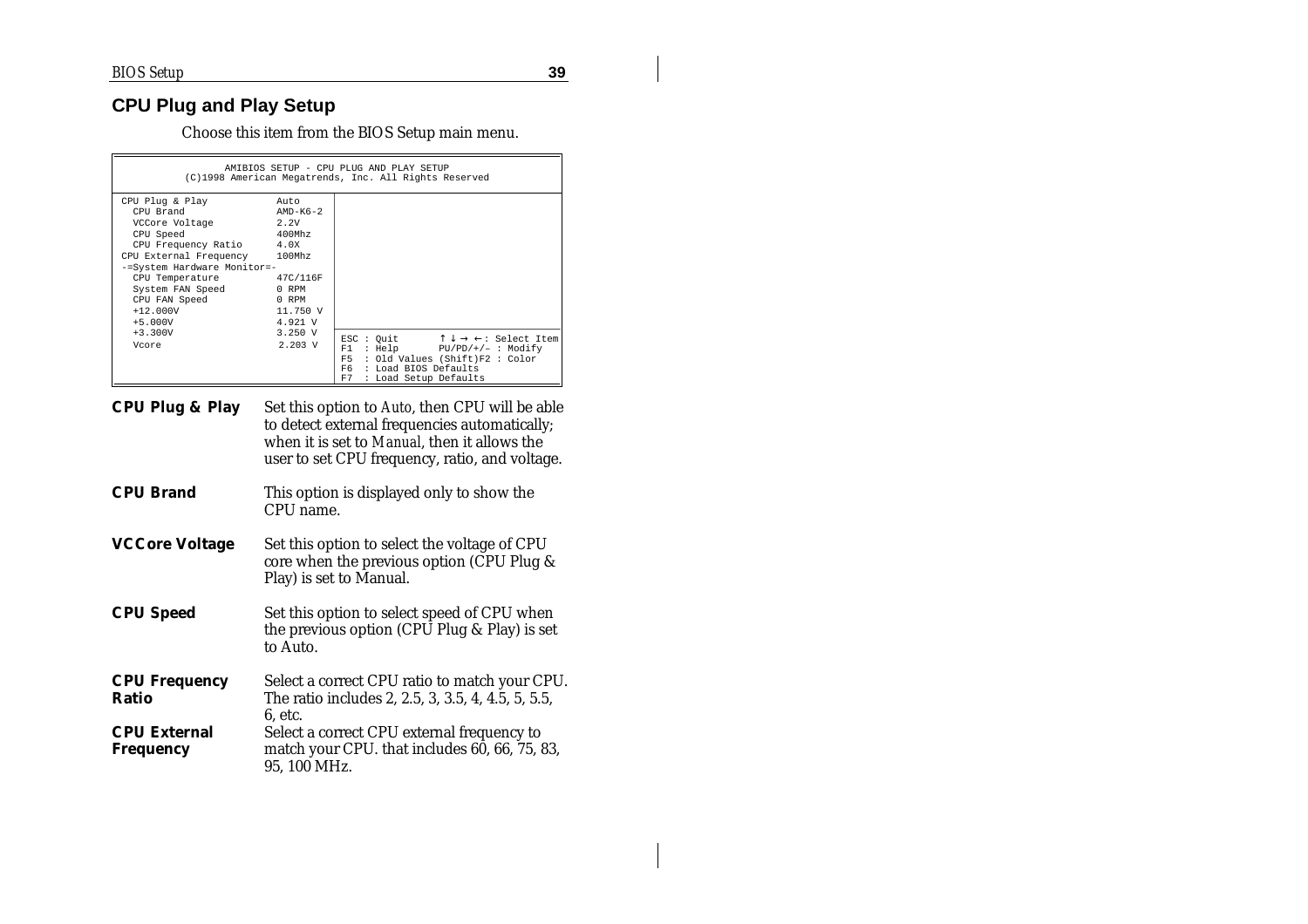#### **–= System Hardware Monitor =–**

**CPU Temperature,**  These options are displayed only to show the **System Fan Speed;** status of the system hardware. **+12.000V; +5.000V; +3.300V; Vcore**

#### **Change Supervisor Password**

This item lets you configure the system password which is required every time when the system boots up or an attempt is made to enter the Setup program. The password cannot be longer than six characters.

*Note: Keep a safe record of the new password. If you forget or lose the password, the only way to access the system is to clear CMOS memory by holding down the <End> key then powering on to reboot the system.*

#### **Auto-Detect Hard Disks**

If your system has an IDE hard drive, you can use this utility to detect its parameters and automatically enter them into the Standard CMOS Setup. This utility will autodetect up to four IDE devices.

#### **Save Settings and Exit**

Select this item to save the values entered during the current session and then exit the BIOS setup program.

#### **Exit Without Saving**

Select this item to exit the BIOS setup program without saving the values which has been entered during the current session.